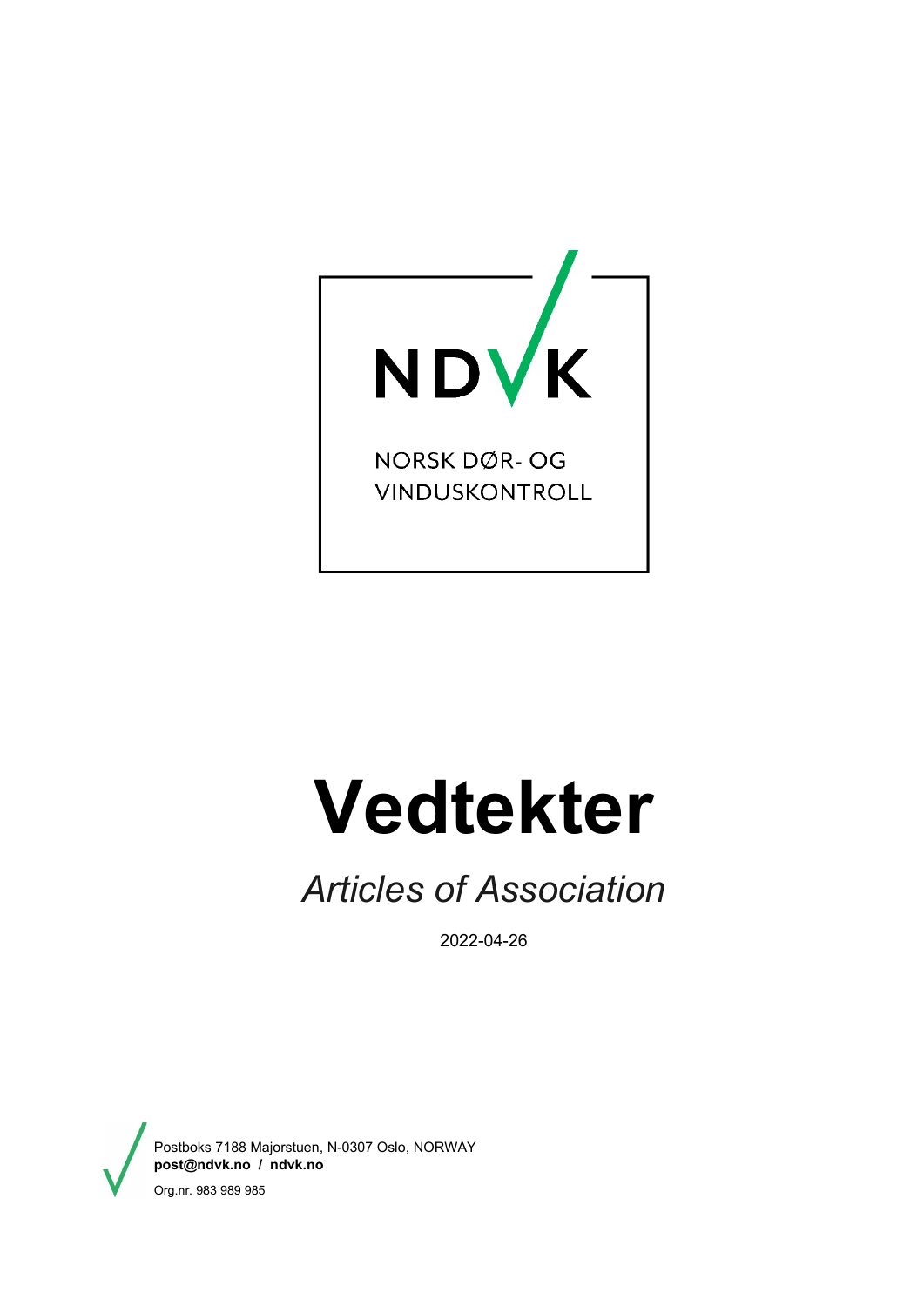

#### **Om Vedtektene**

Disse vedtekter ble vedtatt av NDVK Generalforsamling 26. april 2021. Vedtektene er revidert på flere områder sammenlignet med tidligere års vedtekter og justert til å være i tråd med intensjon og praksis rundt godkjenningsordningen.

Vedtektene er også oversatt til engelsk i en uoffisiell oversettelse. Norsk versjon legges til grunn som bindende ved tvistesaker.

#### *About the Articles of Association*

*These Articles of Association were approved by the NDVK General Meeting April 26th 2021. Several of the Articles are revised when compared to previous versions of the Articles of Association, and adjusted to be in line with both the intention and practical handling of the certification framework.* 

*An unofficial English translation of the Articles of Association are provided along with the legally binding Norwegian version.*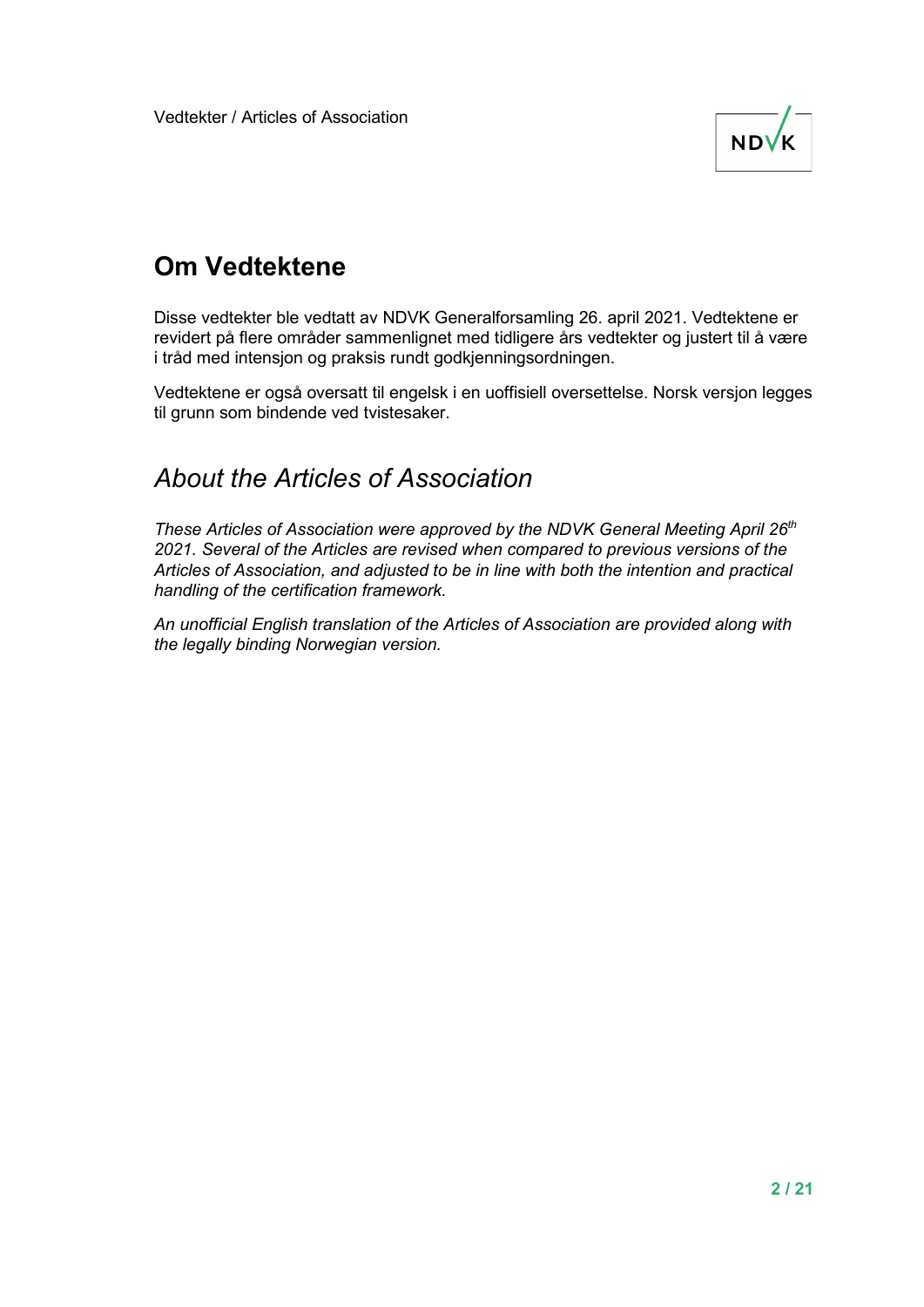

#### **Endringshistorikk** */ Version history*

| Dato / Date      | Kommentar                                                                                                                                                                                                                              | <b>Comment</b>                                                                                                                                                                                                                                                                                                   |
|------------------|----------------------------------------------------------------------------------------------------------------------------------------------------------------------------------------------------------------------------------------|------------------------------------------------------------------------------------------------------------------------------------------------------------------------------------------------------------------------------------------------------------------------------------------------------------------|
| 2022-04-26       | Endring av punkt 6.1 etter<br>endring i medlemsmassen.                                                                                                                                                                                 | Changes to article 6.1 due to<br>changes in member list.                                                                                                                                                                                                                                                         |
| $2021 - 04 - 26$ | Større omlegging av vedtektene:<br>• Fokusering på medlemskap,<br>plikter og rettigheter.<br>• Overføring av regler for<br>godkjenningsordning til egne<br>dokumenter eid av styret<br>• Første engelske oversettelse<br>av vedtektene | Major revision of the Articles of<br>Association:<br>• Focussing of the Articles on<br>the duties and rights of the<br>members<br>• Transfer of rules for<br>certification to own<br>documents owned by the<br><b>Board of Directors</b><br>• First English translation of the<br><b>Articles of Association</b> |
| 2013-04          | Formelle krav til kontorsted for<br>Sekretariatet og styrets<br>medlemmer.                                                                                                                                                             | Requirements for office address<br>of the Secretariat and members<br>of the Board of Directors.                                                                                                                                                                                                                  |
| 2009-02          | Åpning for at underleverandører<br>kan søke om Assosiert<br>medlemskap.                                                                                                                                                                | Invitation for suppliers to apply<br>for Associated Membership.                                                                                                                                                                                                                                                  |
| 2006-04-19       | Avvikling av Fagnemnda.                                                                                                                                                                                                                | <b>Termination of the Technical</b><br>Board.                                                                                                                                                                                                                                                                    |
| 2005-06-21       | Mindre endringer.                                                                                                                                                                                                                      | Minor changes.                                                                                                                                                                                                                                                                                                   |
| 2005-02-21       | Ny logo.                                                                                                                                                                                                                               | New logo.                                                                                                                                                                                                                                                                                                        |
| 2003-02-25       | Endringer i:<br>• Medlemmenes forpliktelser<br>• Overføring av regler for<br>kontrollbesøk til Regler for<br>sertifisering og godkjenning<br>• Fagnemndas<br>ansvarsområder                                                            | Changes in:<br>• Member's duties<br>• Transfer of rules for<br>production control to Rules<br>for Certification and<br>• Responsibilities of the<br><b>Technical Board.</b>                                                                                                                                      |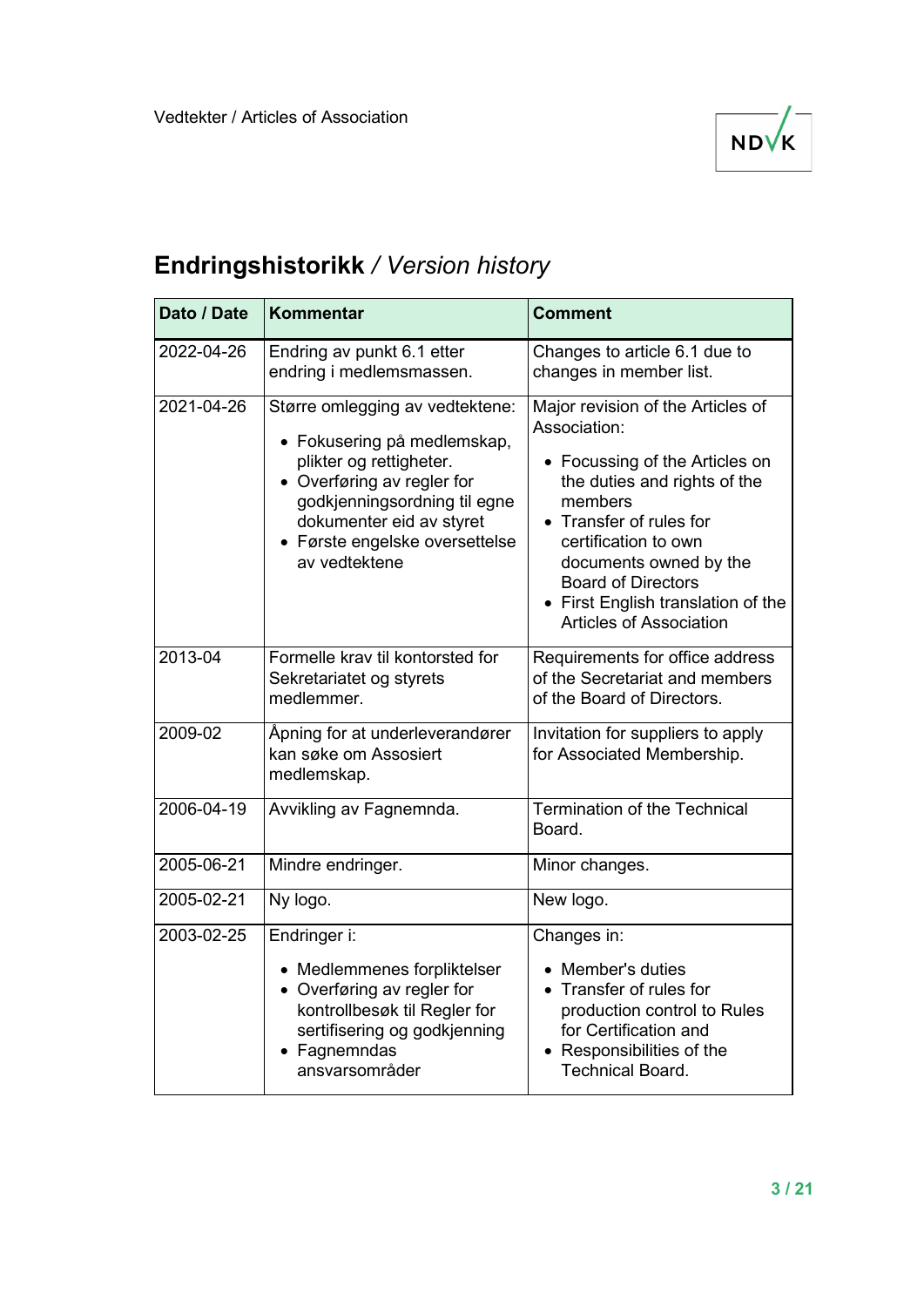

| 2001-04-24 | Eldste identifiserte | <b>Oldest identified Articles of</b> |
|------------|----------------------|--------------------------------------|
|            | vedtektsversjon      | l Association                        |
|            |                      |                                      |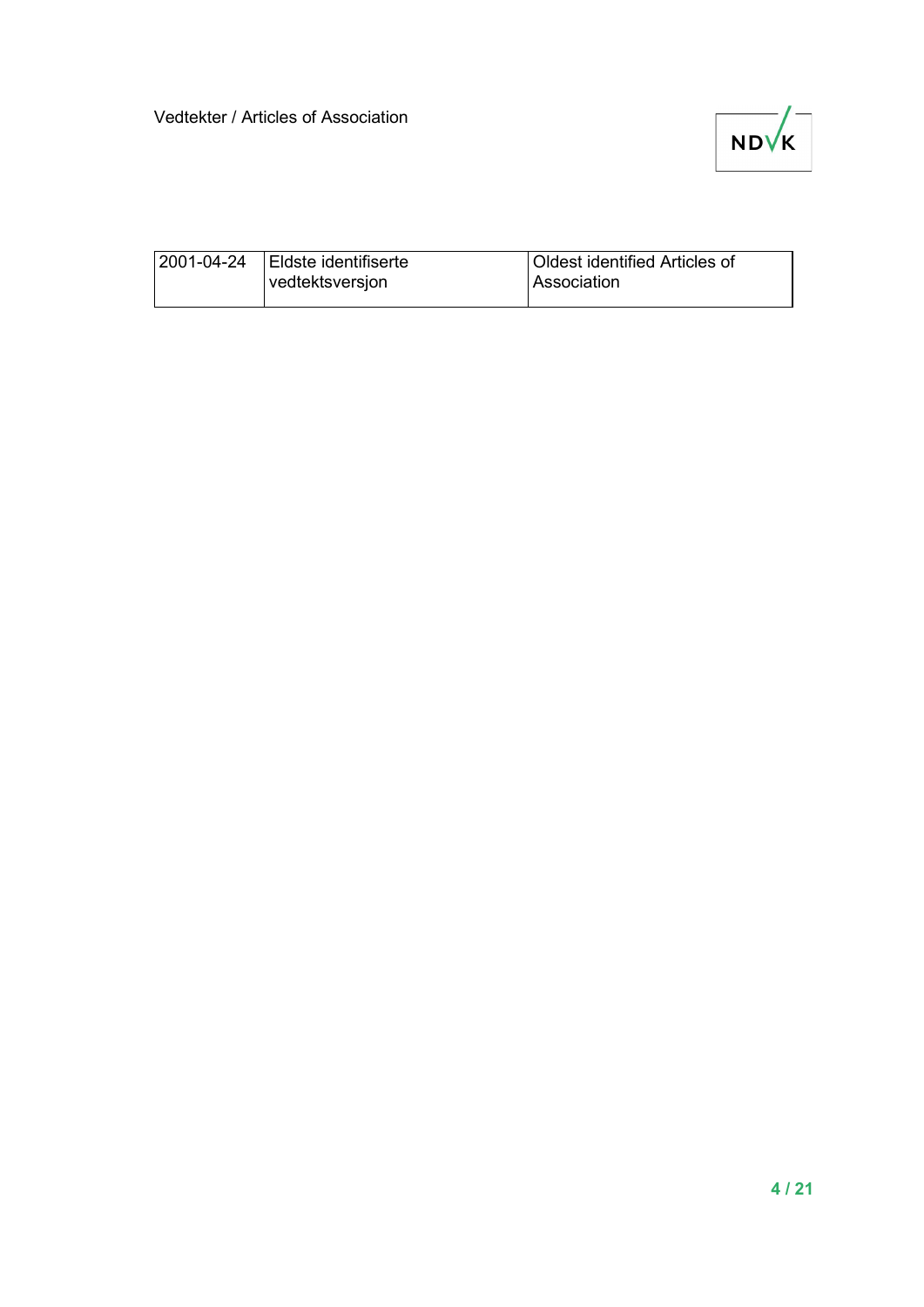

### **Del 1: Firma**

| Norsk utgave                                                                                                                                                                                                                                                                                                                                                                                                                                                                   | <b>English translation</b>                                                                                                                                                                                                                                                                                                                                                                                                                                                                                                                                               |
|--------------------------------------------------------------------------------------------------------------------------------------------------------------------------------------------------------------------------------------------------------------------------------------------------------------------------------------------------------------------------------------------------------------------------------------------------------------------------------|--------------------------------------------------------------------------------------------------------------------------------------------------------------------------------------------------------------------------------------------------------------------------------------------------------------------------------------------------------------------------------------------------------------------------------------------------------------------------------------------------------------------------------------------------------------------------|
| 1. Foreningens navn og adresse                                                                                                                                                                                                                                                                                                                                                                                                                                                 | 1. The name and address of the<br>association                                                                                                                                                                                                                                                                                                                                                                                                                                                                                                                            |
| Foreningens navn er Norsk dør- og<br>vinduskontroll - heretter kalt Foreningen.<br>Foreningens forretningsadresse skal<br>være den samme som Sekretariatets<br>forretningsadresse.                                                                                                                                                                                                                                                                                             | The association's name is The<br>Norwegian Door and Window Control -<br>hereby referred to as the Association.<br>The address of the Association is the<br>same as the business address for the<br>Secretariate.                                                                                                                                                                                                                                                                                                                                                         |
| 2. Formål                                                                                                                                                                                                                                                                                                                                                                                                                                                                      | 2. Purpose                                                                                                                                                                                                                                                                                                                                                                                                                                                                                                                                                               |
| Norsk dør- og vinduskontroll (NDVK) er<br>en frivillig merkeordning for vinduer for<br>bruk i yttervegg, vindusdører og<br>ytterdører produsert for, og omsatt i det<br>norske markedet i samsvar med den<br>Europeiske Byggevareforordningen<br>(CPR), produktstandard NS-EN 14351-1,<br>og Forskrift om dokumentasjon av<br>byggevarer (DOK).<br>Ordningen er organisert som en<br>medlemsforening der produsenter av<br>produkter som nevnt ovenfor kan søke<br>medlemskap. | The Norwegian Door and Window<br>Control (NDVK) is a voluntary product<br>marking scheme for windows, window<br>doors and pedestrian doors produced for,<br>and sold in the Norwegian market in<br>compliance with the European<br>Construction Product Regulation (CPR),<br>the product standard EN 14351-1, and<br>the Norwegian Regulation on sales and<br>documentation of construction products<br>(DOK).<br>The product marking scheme is<br>organized as a member organization<br>where manufacturers of products<br>mentioned above can apply for<br>membership. |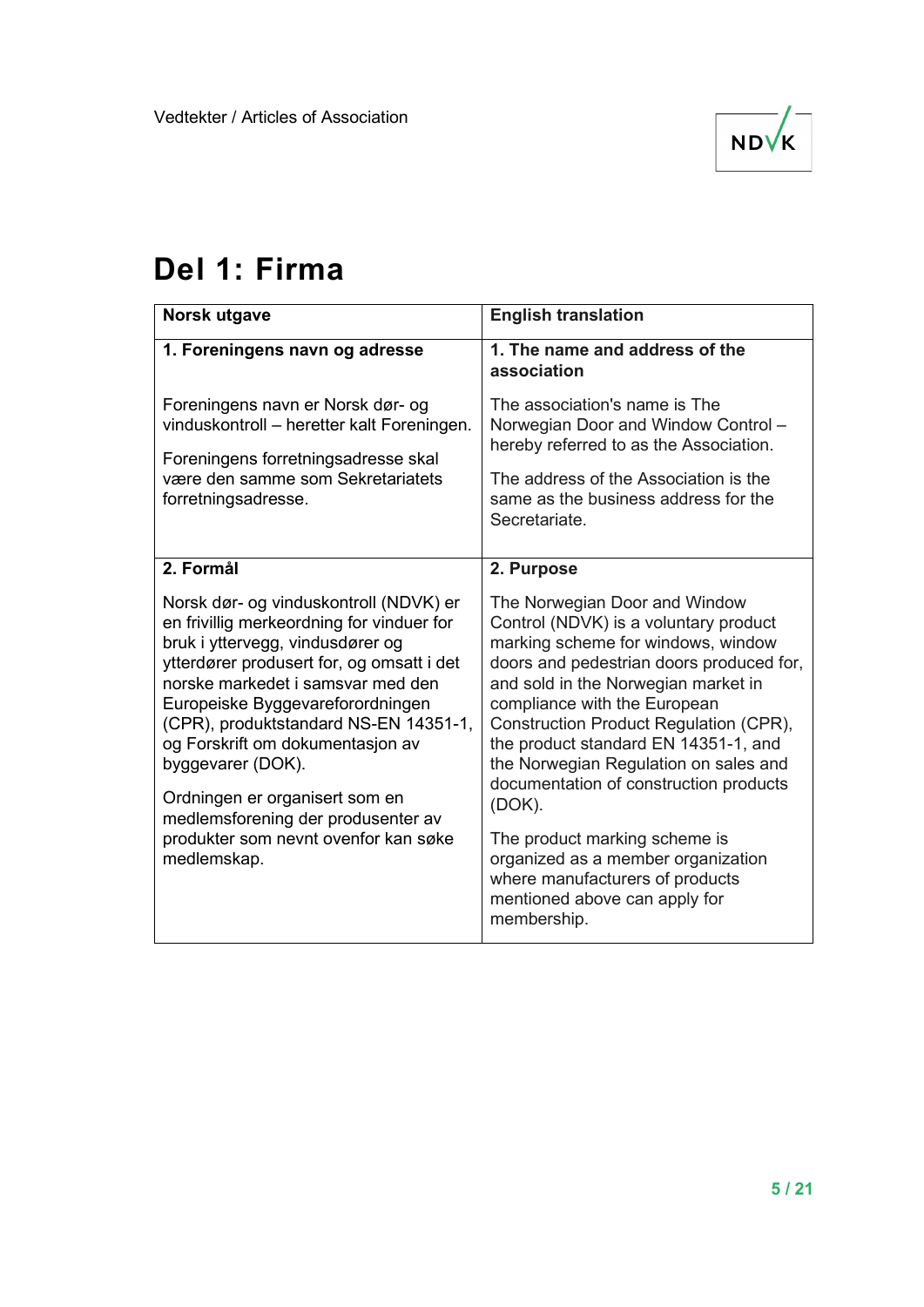

| Merkerett tildeles medlemmer basert på<br>godkjennelse av:                                                                                                                                                                                                                                                                                                                                                                                                                                                                                                                                                                                                                       | Members are awarded the right to label<br>products based on the approval of:                                                                                                                                                                                                                                                                                                                                                                                                                                                                                                                                                                       |
|----------------------------------------------------------------------------------------------------------------------------------------------------------------------------------------------------------------------------------------------------------------------------------------------------------------------------------------------------------------------------------------------------------------------------------------------------------------------------------------------------------------------------------------------------------------------------------------------------------------------------------------------------------------------------------|----------------------------------------------------------------------------------------------------------------------------------------------------------------------------------------------------------------------------------------------------------------------------------------------------------------------------------------------------------------------------------------------------------------------------------------------------------------------------------------------------------------------------------------------------------------------------------------------------------------------------------------------------|
| Bedømmelse av merkede<br>produkters Ytelseserklæring opp<br>mot NDVK Krav til dører og<br>vinduer og egnethet for bruk i<br>Norge etter Byggteknisk forskrift<br>(TEK),<br>Innledende og periodisk<br>۰,<br>bedømmelse av medlemmets<br>interne produksjonskontroll (FPC)<br>og kvalitetssystem - heretter kalt<br>Produksjonskontrollen,<br>Innledende og periodisk<br>tredjeparts typeprøving av<br>merkede produkters ytelse -<br>heretter kalt Kontrollprøving.<br>Foreningen kan etter vedtak fra styret ta<br>initiativ til, eller engasjere seg i,<br>standardiseringsarbeid, utredninger,<br>forskningsprosjekter e.l. som gagner alle<br>eller en gruppe av medlemmene. | Assessment of compliance<br>between the Declaration of<br>Performance for labeled products<br>and NDVK Requirements for<br>Doors and Windows and<br>suitability for use in Norway in<br>compliance with the Norwegian<br>Regulations on technical<br>requirements for construction<br>work (TEK),<br>Initial and periodic assessment of<br>$\overline{\phantom{0}}$<br>the member's Factory Production<br>Control (FPC) and quality<br>management system - hereby<br>referred to as the Production<br>Control.<br>Initial and periodic third-party type<br>testing of labeled products'<br>performance - hereby referred to<br>as Control Testing. |
|                                                                                                                                                                                                                                                                                                                                                                                                                                                                                                                                                                                                                                                                                  | The Association can, by decision from<br>the Board of directors engage in<br>standardization work, investigations,<br>research projects etc., that benefit all, or<br>a group of the Association's members.                                                                                                                                                                                                                                                                                                                                                                                                                                        |
| 3. Organisasjonsform                                                                                                                                                                                                                                                                                                                                                                                                                                                                                                                                                                                                                                                             | 3. Organizational form                                                                                                                                                                                                                                                                                                                                                                                                                                                                                                                                                                                                                             |
| Foreningen er en frittstående juridisk<br>person med medlemmer og er<br>selveiende. At den er selveiende<br>innebærer at ingen, verken medlemmer<br>eller andre, har krav på foreningens<br>formue eller eiendeler, eller er ansvarlig<br>for gjeld eller andre forpliktelser.                                                                                                                                                                                                                                                                                                                                                                                                   | The Association is an independent legal<br>subject with members. The Association is<br>self-owned, which implies that no<br>member or others can claim right to the<br>Associations assets or be responsible for<br>any debt or other legal obligations.                                                                                                                                                                                                                                                                                                                                                                                           |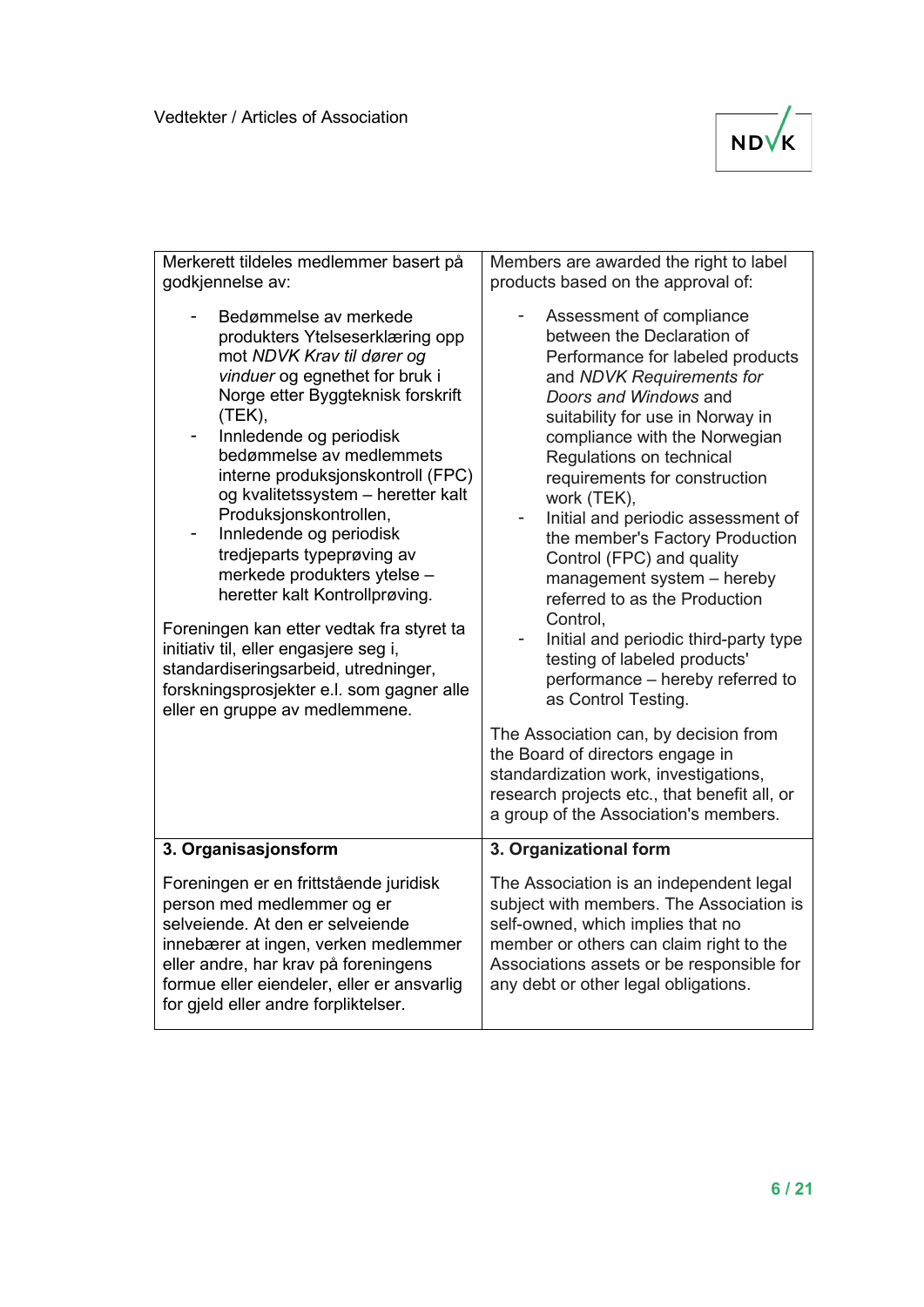

## **Del 2: Medlemskapet**

| Norsk utgave                                                                                                                                                                             | <b>English translation</b>                                                                                                                                                                 |
|------------------------------------------------------------------------------------------------------------------------------------------------------------------------------------------|--------------------------------------------------------------------------------------------------------------------------------------------------------------------------------------------|
| 4. Medlemskap                                                                                                                                                                            | 4. Membership                                                                                                                                                                              |
| 4.1. Forutsetning for medlemskap                                                                                                                                                         | 4.1 Criteria for membership                                                                                                                                                                |
| Bedrifter som produserer vinduer og/eller<br>dører som faller innunder ordningens<br>formål som beskrevet i pkt. 2 kan være<br>medlem.                                                   | Manufacturers of windows and/or doors<br>as mentioned in the purpose of the<br>Association under article 2 can be<br>members.                                                              |
| Nye medlemmer faktureres en<br>tilslutningsavgift ved inngåelse av avtale<br>om medlemskap. Kostnader til<br>innledende Produksjonskontroll dekkes<br>av det nye medlemmet i sin helhet. | New members pay an enrollment fee<br>when the membership agreement is<br>signed. The applicant account for all<br>costs pertaining to the initial Production<br>Control.                   |
| Det stilles ikke krav til hvilket materiale<br>vinduene og/eller dørene lages av, eller<br>om de produseres i eller utenfor Norge.                                                       | There are no specific material<br>requirements for the windows and/or<br>doors, nor requirements for where they<br>are manufactured.                                                       |
| Underleverandører kan søke om<br>assosiert medlemskap i foreningen.                                                                                                                      | Suppliers of components for windows<br>and doors can apply for associated<br>membership.                                                                                                   |
| 4.2. Avtale om medlemskap                                                                                                                                                                | 4.2 Membership agreement                                                                                                                                                                   |
| Det skal inngås en avtale om<br>medlemskap mellom medlemmet og<br>Sekretariatet.                                                                                                         | A membership agreement shall be made<br>between each member and the<br>Secretariat.                                                                                                        |
| Avtalen skal beskrive plikter og<br>rettigheter i samsvar med vedtektene,<br>foreningens formål og de til enhver tid<br>gjeldende NDVK Regler for merkerett.                             | The agreement shall describe duties and<br>rights in compliance with the Articles of<br>Association, the purpose of the<br>Association, and the current NDVK Rules<br>for Product Marking. |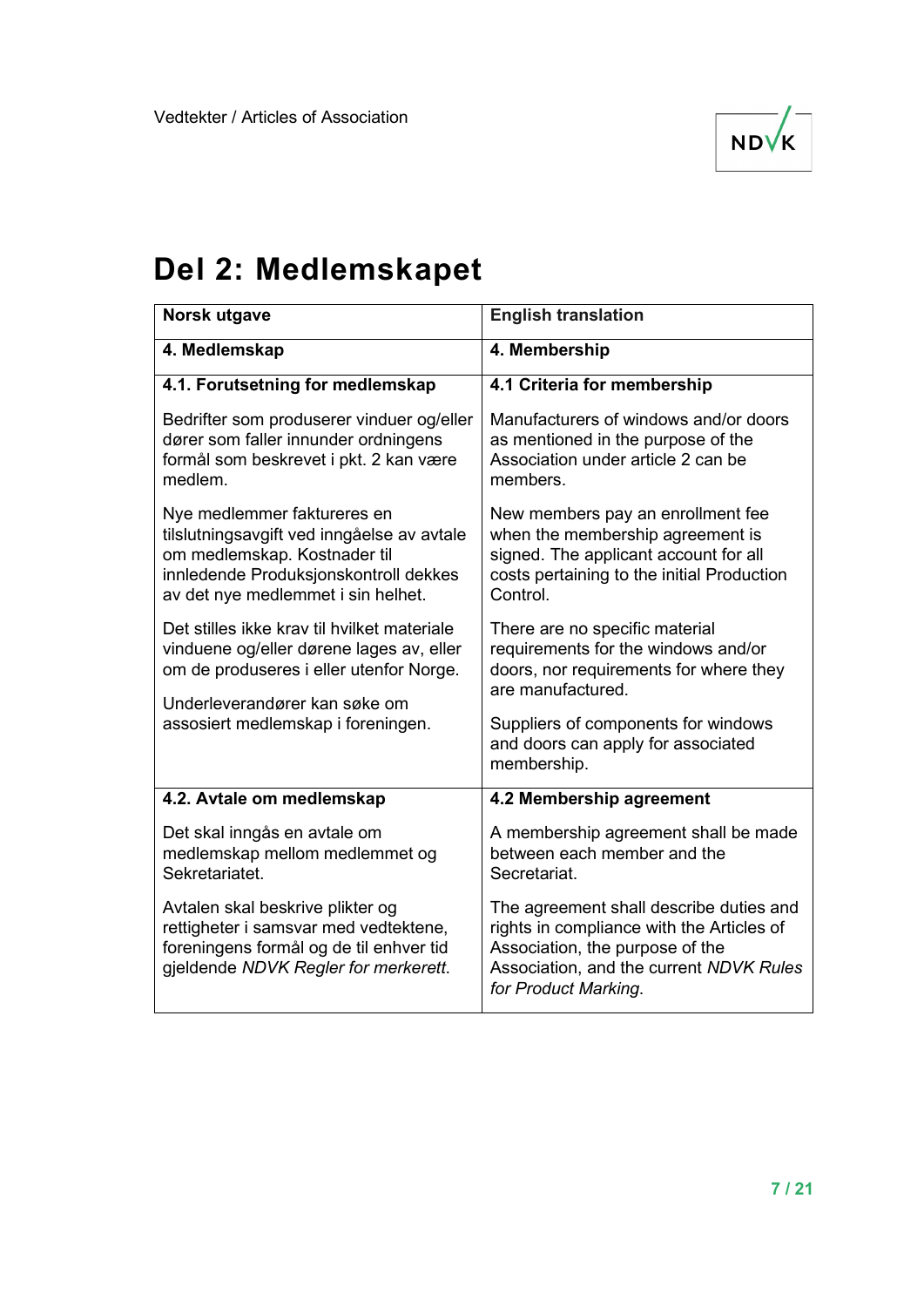

| 4.3. Medlemmenes plikter                                                                              | 4.3 Each member's obligations                                                                           |
|-------------------------------------------------------------------------------------------------------|---------------------------------------------------------------------------------------------------------|
| 4.3.1. NDVK Regler for merkerett                                                                      | 4.3.1. NDVK Rules for Product Marking                                                                   |
| Dokumentet NDVK Regler for merkerett                                                                  | The document NDVK Rules for Product                                                                     |
| danner grunnlaget for medlemmenes                                                                     | Marking form the basis for each                                                                         |
| plikter.                                                                                              | member's duties.                                                                                        |
| Brudd på reglene gir                                                                                  | Violation of these rules form a basis of                                                                |
| eksklusjonsgrunnlag etter 2. gangs                                                                    | exclusion after the second reminder on                                                                  |
| purring om korrigerende tiltak.                                                                       | corrective actions.                                                                                     |
| NDVK Regler for merkerett eies og<br>forvaltes av Foreningens styre.                                  | The NDVK Rules for Product Marking are<br>owned and managed by the Association's<br>Board of Directors. |
| 4.3.2. Kontaktperson                                                                                  | 4.3.2. Contact person                                                                                   |
| Medlemmet skal ha minst en navngitt                                                                   | Each member shall name at least one                                                                     |
| kontaktperson. Kontaktpersoner skal                                                                   | contact person. Contact persons shall be                                                                |
| oppføres i avtale om medlemskap.                                                                      | listed in the membership agreement.                                                                     |
| Kontaktpersonene står ansvarlig for å<br>følge opp medlemmets plikter i<br>forbindelse med ordningen. | The contact persons are responsible for<br>fulfilling each member's obligations.                        |
| 4.3.3. Produktdokumentasjon                                                                           | 4.3.3. Product documentation                                                                            |
| Medlemmet plikter å stille til rådighet                                                               | Each member shall provide information                                                                   |
| opplysninger om merkede produkter og                                                                  | about labeled products and                                                                              |
| dokumentasjon av merkede produkters                                                                   | documentation of labeled products'                                                                      |
| ytelser i samsvar med NDVK Regler for                                                                 | performances in compliance with NDVK                                                                    |
| merkerett.                                                                                            | <b>Rules for Product Marking.</b>                                                                       |
| Medlemmet plikter å opplyse om                                                                        | Each member shall provide information                                                                   |
| endringer i merkede produkter. Dette                                                                  | about changed in labeled products. This                                                                 |
| omfatter endringer i utforming,                                                                       | includes changes in the design,                                                                         |
| materialer/komponenter og/eller                                                                       | materials/components and/or production                                                                  |
| produksjonsprosess.                                                                                   | process.                                                                                                |
| Produktdokumentasjon og opplysninger                                                                  | Product documentation and information                                                                   |
| om produkter utover det som står oppført                                                              | about products other than information                                                                   |
| i lovpålagt dokumentasjon er                                                                          | required by Norwegian law, is each                                                                      |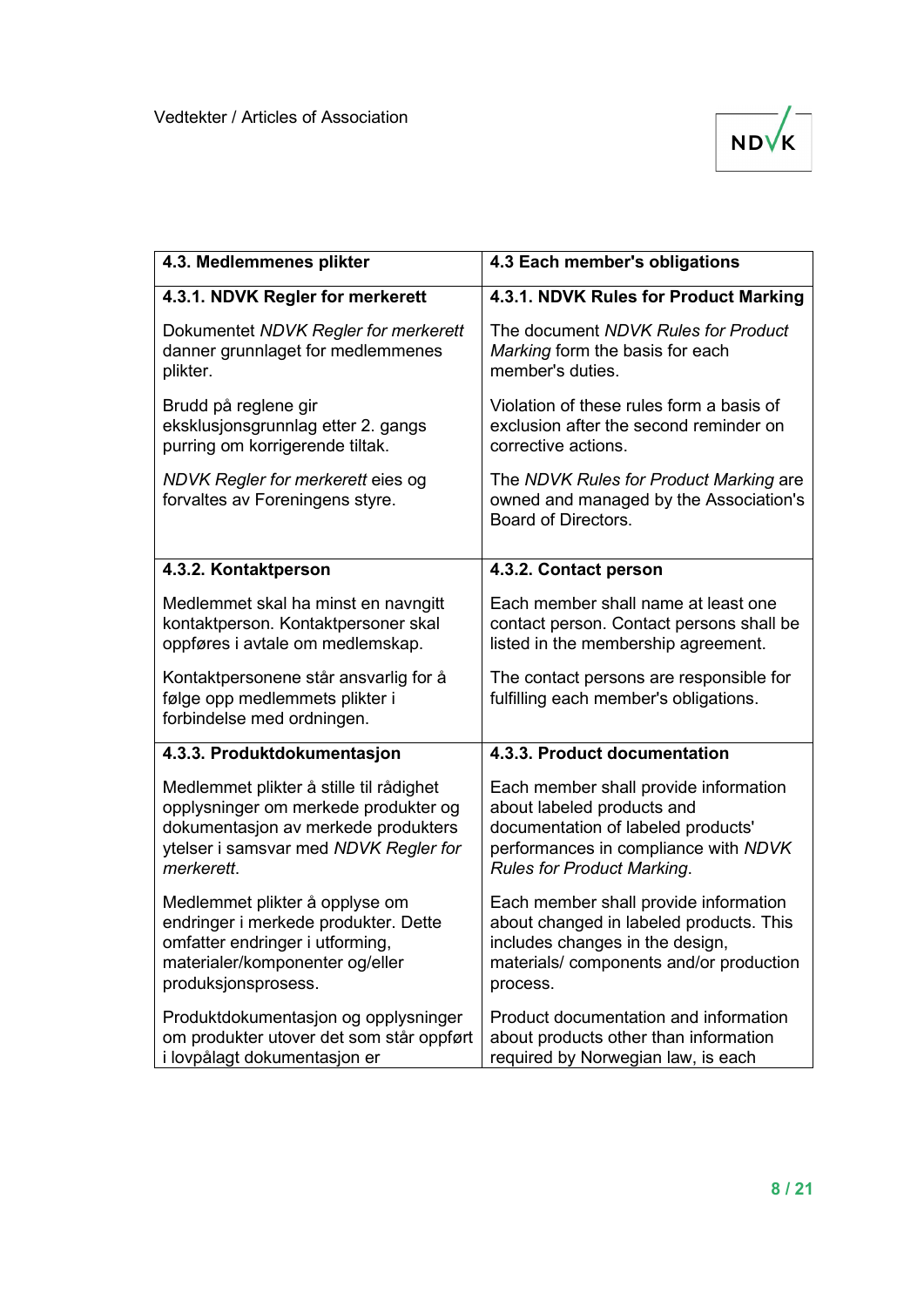

| medlemmets eiendom og skal betraktes                                                                                                                                                                                           | member's property and shall be treated                                                                                                                                                                               |
|--------------------------------------------------------------------------------------------------------------------------------------------------------------------------------------------------------------------------------|----------------------------------------------------------------------------------------------------------------------------------------------------------------------------------------------------------------------|
| som fortrolig.                                                                                                                                                                                                                 | as confidential.                                                                                                                                                                                                     |
| 4.3.4. Adgang til produksjonslokaler                                                                                                                                                                                           | 4.3.4 Access to production sites                                                                                                                                                                                     |
| Medlemmets produksjonslokaler skal                                                                                                                                                                                             | Each member's production site(s) shall                                                                                                                                                                               |
| være tilgjengelig for besøk fra                                                                                                                                                                                                | be accessible to the Secretary or                                                                                                                                                                                    |
| Sekretæren eller engasjerte kontrollører.                                                                                                                                                                                      | inspectors hired by the Secretariat.                                                                                                                                                                                 |
| Opplysninger om produksjonen og                                                                                                                                                                                                | Information about the production and                                                                                                                                                                                 |
| produksjonskontrollen skal gis                                                                                                                                                                                                 | production control shall be provided to                                                                                                                                                                              |
| Sekretariatet og/eller engasjerte                                                                                                                                                                                              | the Secretariat or hired inspectors upon                                                                                                                                                                             |
| kontrollører på oppfordring.                                                                                                                                                                                                   | request.                                                                                                                                                                                                             |
| Observasjoner og opplysninger mottatt<br>under Produksjonskontrollen skal<br>betraktes som fortrolige etter pkt. 4.3.3.                                                                                                        | Observations made and information<br>received during the Production Control<br>shall be considered confidential<br>according to article 4.3.3.                                                                       |
| 4.3.5. Periodisk kontrollprøving av                                                                                                                                                                                            | 4.3.5. Periodic type testing of marked                                                                                                                                                                               |
| merkede produkters ytelse                                                                                                                                                                                                      | products' performance                                                                                                                                                                                                |
| Medlemmet står ansvarlig for at de                                                                                                                                                                                             | Each member is responsible for bi-                                                                                                                                                                                   |
| ytelser merkede produkter står oppført                                                                                                                                                                                         | annual type testing in compliance with                                                                                                                                                                               |
| med i sertifikatet kontrollprøves                                                                                                                                                                                              | NDVK Rules for Product Marking of the                                                                                                                                                                                |
| annethvert år i samsvar med NDVK                                                                                                                                                                                               | performance of the properties listed in                                                                                                                                                                              |
| Regler for merkerett.                                                                                                                                                                                                          | the certificate for all labeled products.                                                                                                                                                                            |
| Medlemmene står fritt til å velge hvor<br>produktene skal prøves, så lenge<br>prøvingslaboratoriet tilfredsstiller de krav<br>som stilles til laboratorier for innledende<br>typeprøving (ITT) i samsvar med NS-EN<br>14351-1. | Each member can freely choose the test<br>facility for type testing, as long as the test<br>facility fulfills the same requirements as<br>test facilities for initial type testing (ITT)<br>according to EN 14351-1. |
| Sekretariatet kan formilde<br>Kontrollprøving med utpekt(e)<br>kontrollorgan i Norge.                                                                                                                                          | The Secretariat can coordinate Control<br>Testing by notified bodies in Norway.                                                                                                                                      |
| 4.3.6. Økonomiske forpliktelser                                                                                                                                                                                                | 4.3.6. Financial obligations                                                                                                                                                                                         |
| Medlemmet forplikter seg til å betale den                                                                                                                                                                                      | Each member commits to pay each                                                                                                                                                                                      |
| til enhver tid fastsatte medlemsavgiften                                                                                                                                                                                       | year's membership fee as decided by the                                                                                                                                                                              |
| som fastsatt av Generalforsamlingen.                                                                                                                                                                                           | General Meeting.                                                                                                                                                                                                     |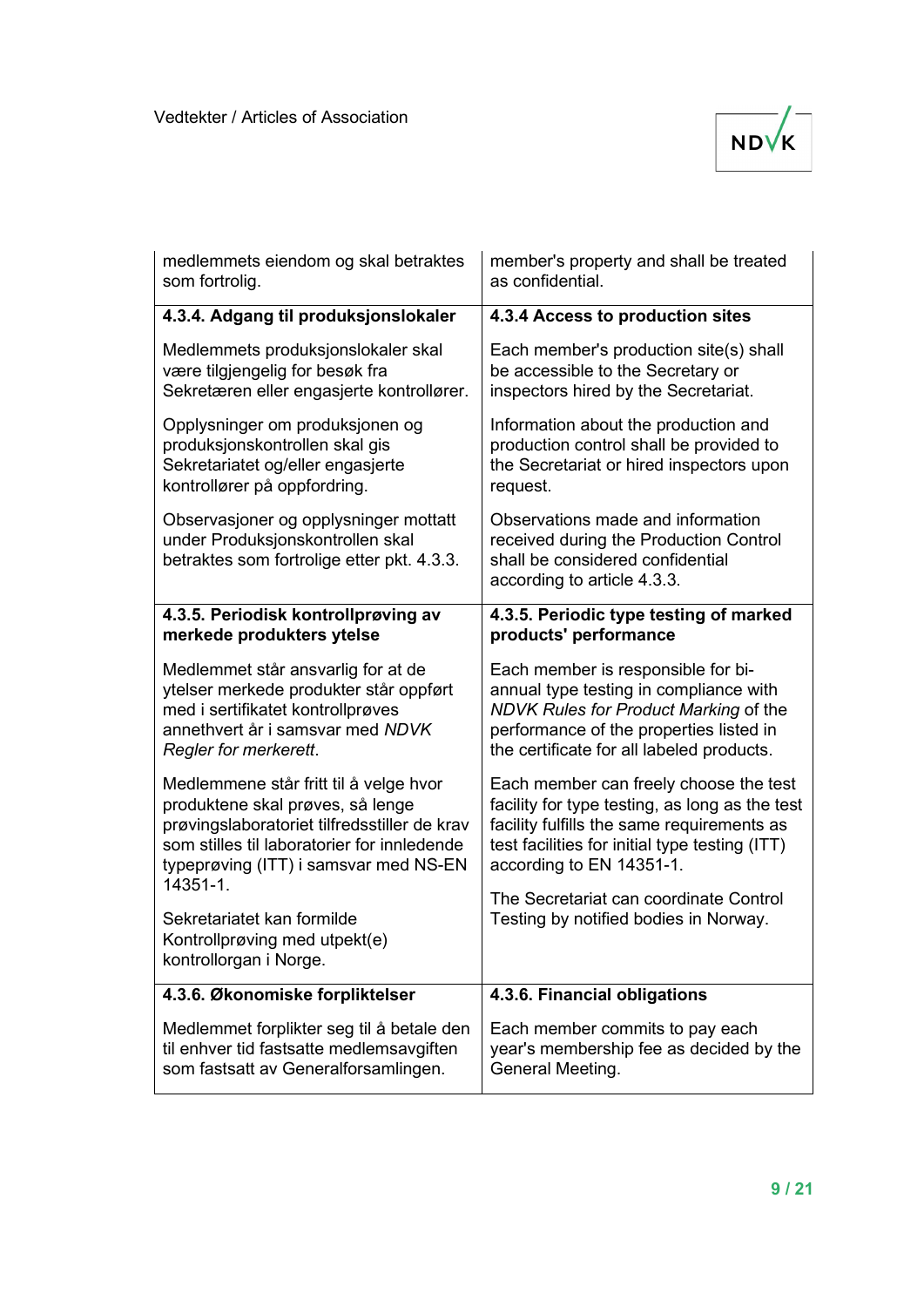

Medlemsavgiften dekker driften av foreningen og utgifter forbundet med periodisk Produksjonskontroll.

Produksjonssteder i utlandet faktureres et ekstra reisetillegg fastsatt av Generalforsamlingen.

Kostnader til periodisk Kontrollprøving er ikke inkludert i medlemsavgiften. Der Sekretariatet formidler Kontrollprøving som beskrevet i pkt. 4.3.5, viderefaktureres kostnadene uten påslag.

Kostnader til skjerpet kontroll, som omprøving av produkter med underkjent prøveresultat, ekstra typeprøving eller Produksjonskontroll utover standard intervaller, skal dekkes i sin helhet av medlemmet.

Manglende betaling etter andre gangs purring av fakturerte kostnader som beskrevet over gir eksklusjonsgrunnlag. The membership fee covers the running expenses of the Association and costs pertaining to the periodic Production Control.

Production sites outside Norway is invoiced an extra travel expense fee decided by the General Meeting.

Costs pertaining to periodic Control Testing are not covered by the membership fee. When the Secretariat coordinates periodic Control Testing as described in article 4.3.5, costs are invoiced each member without surcharges.

Each member account for all costs pertaining to extended control, such as, re-testing of products failing type testing, extra type testing or Production Control outside regular intervals.

Missing payments after a second reminder on due invoices as described above, form basis for exclusion.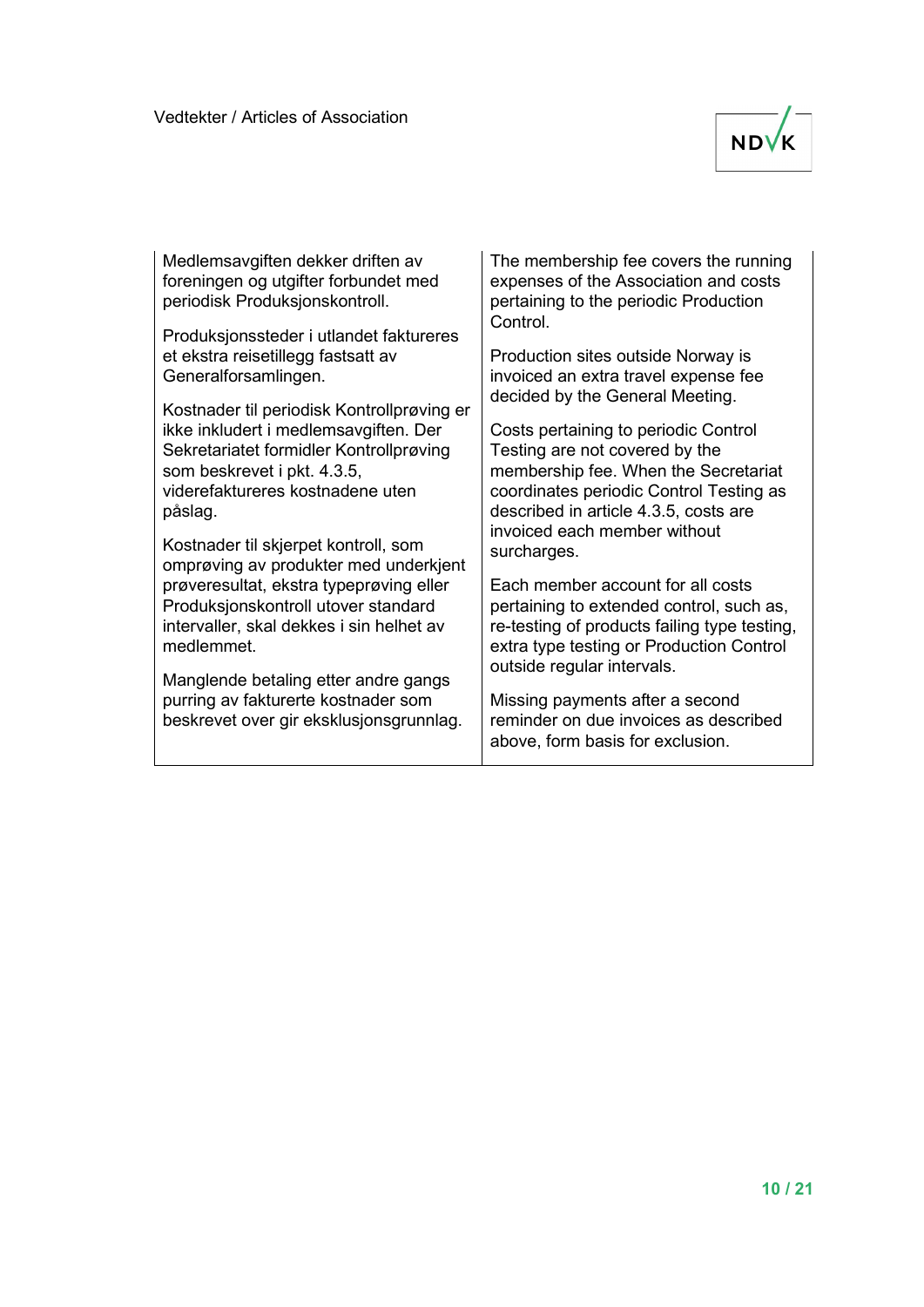

| 4.4. Medlemmenes rettigheter                                                                                                                                                  | 4.4. Each member's rights                                                                                                                                                                                          |
|-------------------------------------------------------------------------------------------------------------------------------------------------------------------------------|--------------------------------------------------------------------------------------------------------------------------------------------------------------------------------------------------------------------|
| 4.4.1. Merkerett for produkter                                                                                                                                                | 4.4.1. Product Marking                                                                                                                                                                                             |
| Medlemmet tildeles merkerett for de                                                                                                                                           | Each member is entitled to label products                                                                                                                                                                          |
| produkter som står oppført i sertifikatet.                                                                                                                                    | included in the certificate. Products in the                                                                                                                                                                       |
| Produkter med merkerett kan merkes                                                                                                                                            | certificate can be labeled with the                                                                                                                                                                                |
| med et eget Produsentmerke.                                                                                                                                                   | member's Membership Label.                                                                                                                                                                                         |
| Produsentmerket ser slik ut:                                                                                                                                                  | The Membership Label looks like this:                                                                                                                                                                              |
| NDVK<br>0XX                                                                                                                                                                   | NDVK<br>0XX                                                                                                                                                                                                        |
| <b>SERTIFIKAT</b>                                                                                                                                                             | <b>SERTIFIKAT</b>                                                                                                                                                                                                  |
| Her angir "0XX" produsentens                                                                                                                                                  | Here, "0XX" refers to the manufacturer's                                                                                                                                                                           |
| medlemsnummer.                                                                                                                                                                | membership number.                                                                                                                                                                                                 |
| 4.4.2. Markedsføring av medlemskap                                                                                                                                            | 4.4.2. Marketing of membership and                                                                                                                                                                                 |
| og bruk av Produsentmerke                                                                                                                                                     | use of the Membership Label                                                                                                                                                                                        |
| Medlemmet kan bruke eget                                                                                                                                                      | Each member can use their own                                                                                                                                                                                      |
| Produsentmerke på egne produkter, og                                                                                                                                          | Membership Label on products, on web                                                                                                                                                                               |
| på nettsider, i brosjyrer,                                                                                                                                                    | sites, in brochures, product                                                                                                                                                                                       |
| produktdokumentasjon, reklamemateriell                                                                                                                                        | documentation, marketing etc. in                                                                                                                                                                                   |
| o.l. i umiddelbar tilknytning til produkter                                                                                                                                   | immediate proximity of labeled products.                                                                                                                                                                           |
| med merkerett.                                                                                                                                                                | Use of the Membership Label as                                                                                                                                                                                     |
| Bruk av Produsentmerket som nevnt<br>over gjelder også ved markedsføring av<br>merkede produkter i varehandel,<br>gjennom varedatabaser og andre<br>tredjeparts salgskanaler. | described above, also applies to<br>marketing of labeled products in<br>warehouses, through product databases<br>or other third-party sale channels.                                                               |
| Misbruk av Produsentmerket, for<br>eksempel ved bruk til formål annet enn<br>skissert over, merking av produkter uten<br>merkerett, eller annen misvisende bruk,              | Misleading use of the Membership Label,<br>such as, use for other purposes than<br>described above, labeling of products not<br>included in the control scheme, or other<br>misleading use form basis of exclusion |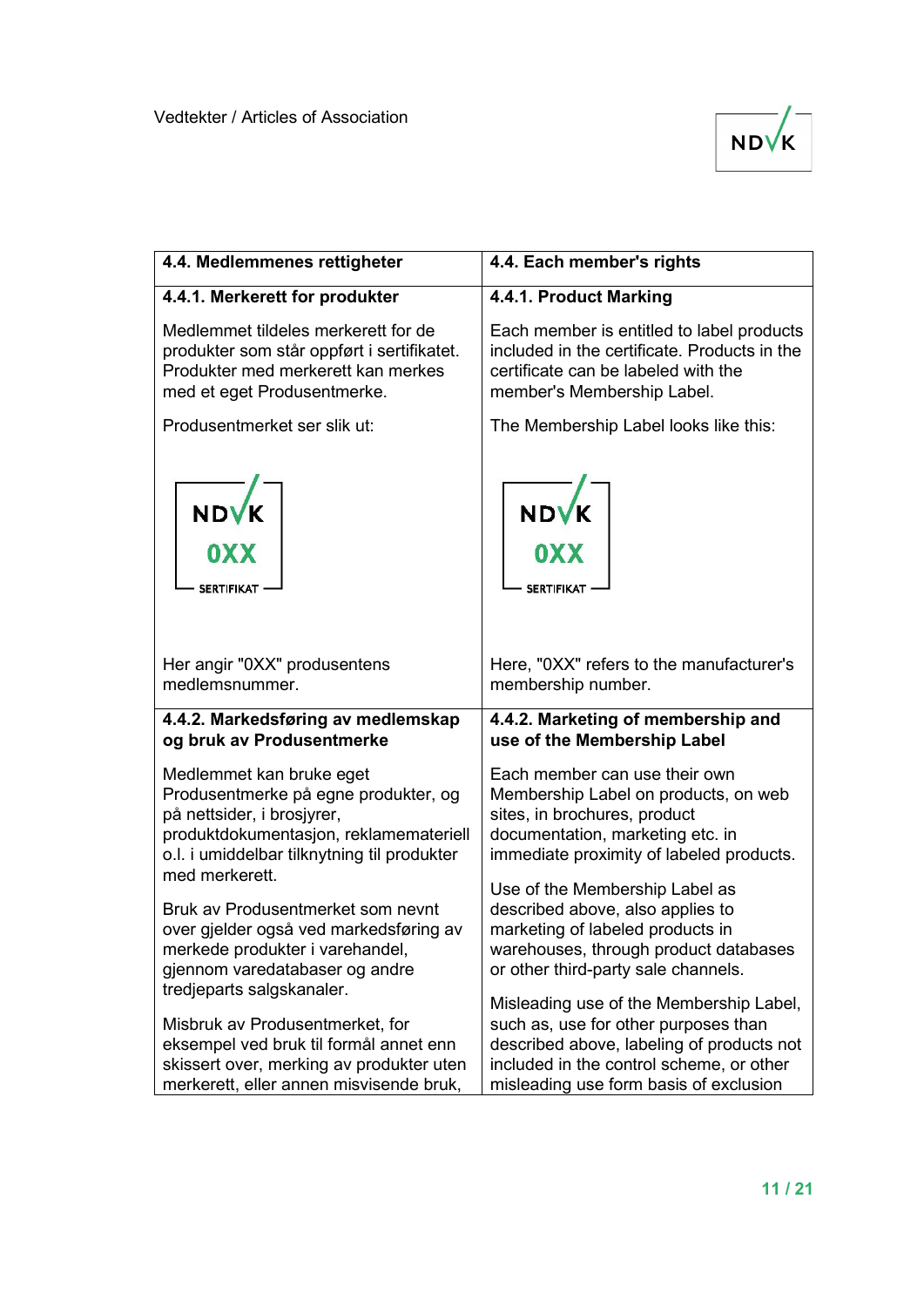

| gir eksklusjonsgrunnlag etter andre<br>gangs purring om endret merking.                                                                                                                                               | after second time reminder on corrective<br>actions.                                                                                                                                                                                                                  |
|-----------------------------------------------------------------------------------------------------------------------------------------------------------------------------------------------------------------------|-----------------------------------------------------------------------------------------------------------------------------------------------------------------------------------------------------------------------------------------------------------------------|
| 4.4.3. Avslutning av medlemskap                                                                                                                                                                                       | 4.4.3. Termination of membership                                                                                                                                                                                                                                      |
| Medlemmet kan si opp medlemskapet<br>når som helst.                                                                                                                                                                   | Each member can at any time terminate<br>their membership.                                                                                                                                                                                                            |
| Medlemmets forpliktelser knyttet til<br>gjennomføring av periodisk<br>Produksjonskontroll og Kontrollprøving<br>oppheves ved oppsigelse.                                                                              | At termination, each members'<br>obligations pertaining to execution of<br>periodic Production Control or Control<br>Testing cease from the date of                                                                                                                   |
| Økonomiske forpliktelser som beskrevet<br>i pkt. 4.3.6. oppheves ikke direkte, men<br>avregnes mot påløpte kostnader etter<br>skjønnsmessig vurdering.                                                                | resignation.<br>Financial obligations as described in<br>article 4.3.6. do not cease directly, but<br>are settled based on a discretionary<br>assessment of incurred and remaining                                                                                    |
| Merkeretten opphører ved oppsigelse<br>med mindre medlemmet har fullført alle<br>sine forpliktelser på<br>oppsigelsestidspunktet. Ved fullførte<br>forpliktelser løper merkeretten ut<br>certifikatets gyldighetstid. | costs.<br>The right to label products ceases from<br>the date of resignation unless the<br>member has fulfilled all its obligations<br>date of resignation. When this is the<br>case, the right to label products is valid<br>within the validity of the certificate. |
| 4.4.4. Suspensjon fra Foreningen                                                                                                                                                                                      | 4.4.4. Exclusion of members                                                                                                                                                                                                                                           |
| Styret kan suspendere et medlem etter<br>innstilling fra Sekretæren.                                                                                                                                                  | The Board of directors can exclude<br>members based on a motion from the<br>Secretary.                                                                                                                                                                                |
| Innstillingen må begrunnes i manglende<br>overholdelse av medlemmets plikter,<br>misbruk av rettigheter eller annen faglig<br>begrunnelse ut fra Foreningens formål.                                                  | The motion shall be justified and based<br>on non-compliance in fulfilling member<br>obligations, abuse of membership rights                                                                                                                                          |
| Ved suspensjon mister medlemmet<br>merkeretten og alle rettigheter med<br>umiddelbar virkning.                                                                                                                        | or other technical justification based on<br>the purpose of the Association.<br>Excluded members loose their rights to                                                                                                                                                |
| Medlemmets forpliktelser avsluttes ved<br>suspensjon etter prinsipper beskrevet i<br>pkt. 4.4.3.                                                                                                                      | label product and all membership rights<br>with immediate effect.                                                                                                                                                                                                     |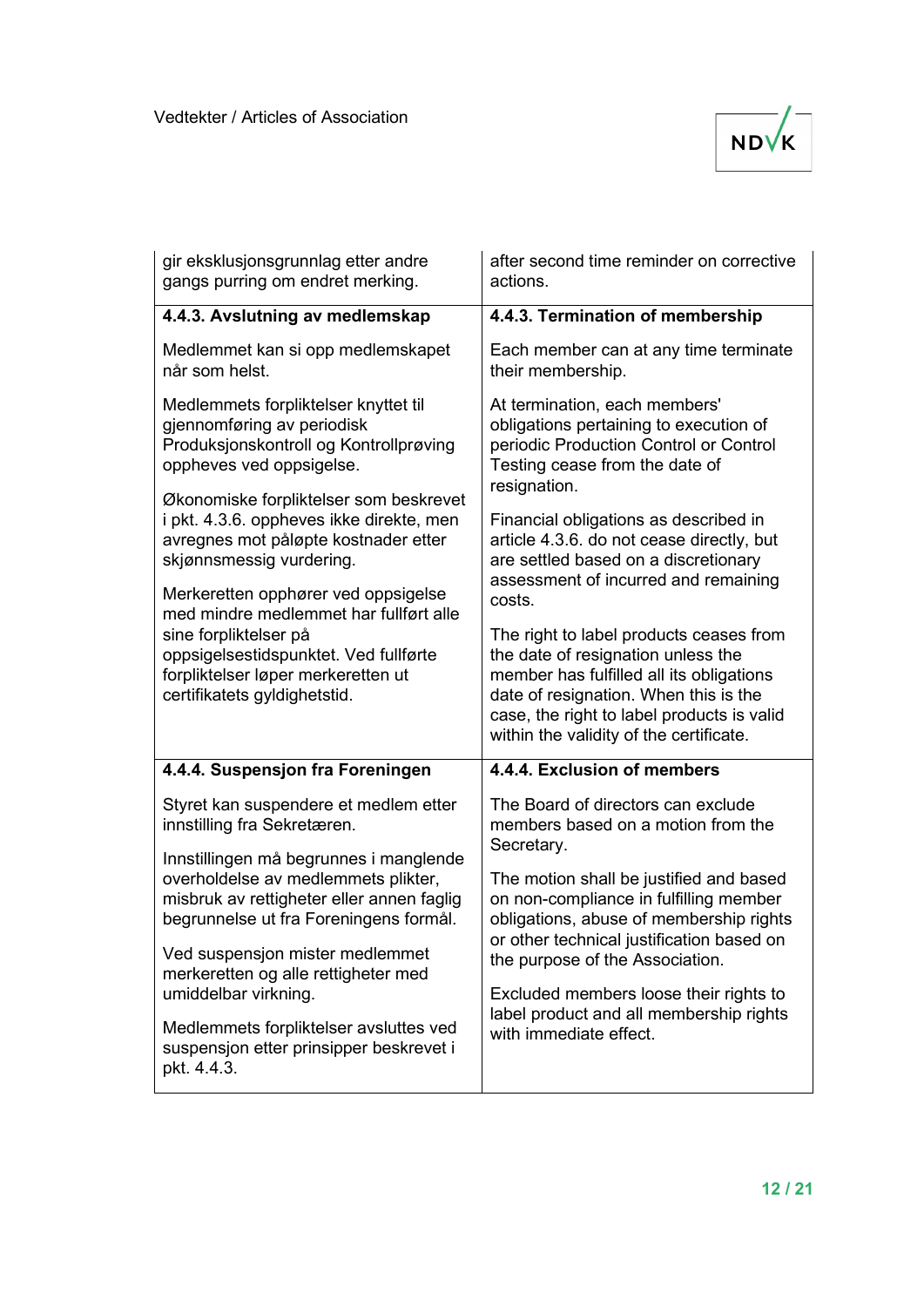

| Et suspensjonsvedtak fattet på grunnlag | The member's obligations cease from the                                                                              |
|-----------------------------------------|----------------------------------------------------------------------------------------------------------------------|
| av "annen faglig begrunnelse" kan ankes | date of exclusion according to principles                                                                            |
| inn for Generalforsamlingen.            | described in article 4.4.3.                                                                                          |
|                                         | A Board decision on exclusion based on<br>"other technical justification" can be<br>appealed to the General Meeting. |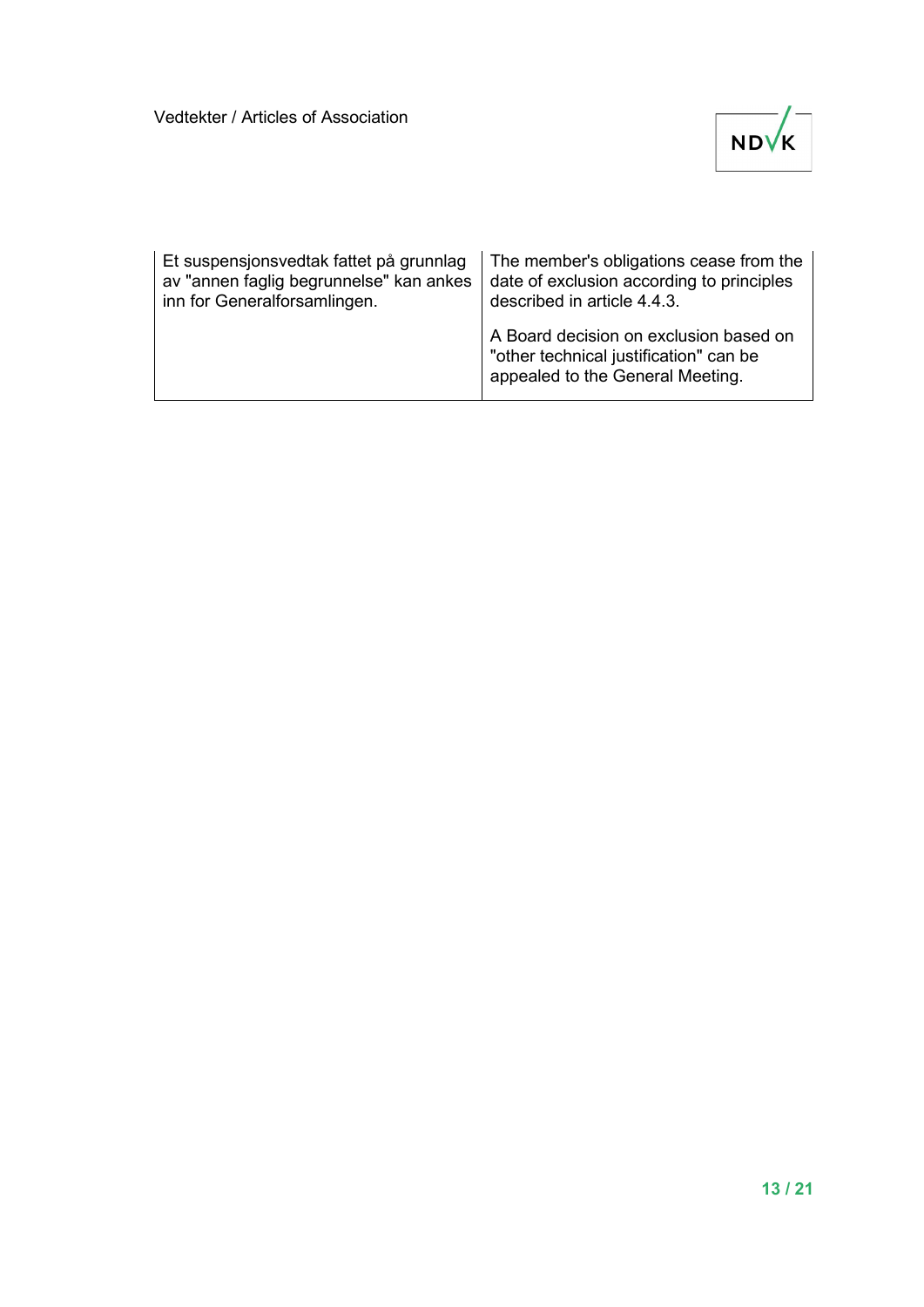

## **Del 3: Organisasjon**

| 5. Generalforsamling                                                                                                                                                                                                  | 5. General Meeting                                                                                                                                                                                                                           |
|-----------------------------------------------------------------------------------------------------------------------------------------------------------------------------------------------------------------------|----------------------------------------------------------------------------------------------------------------------------------------------------------------------------------------------------------------------------------------------|
| 5.1. Myndighet og stemmeregler                                                                                                                                                                                        | 5.1. Authority and voting rules                                                                                                                                                                                                              |
| Generalforsamlingen er foreningens<br>høyeste beslutningsorgan.                                                                                                                                                       | The General Meeting is the Association's<br>highest decision-making body.                                                                                                                                                                    |
| Generalforsamlingen fungerer som<br>ankeinstans i saker der Styret står som<br>saksbehandler.                                                                                                                         | The General Meeting function as an<br>appeal court in Board decisions on<br>exclusion of members.                                                                                                                                            |
| Medlemmer som har betalt kontingent<br>for foregående år har stemmerett, og alle<br>medlemmer har én stemme hver. Der<br>flere medlemmer har samme eier, kan<br>eier opptre på vegne av ett eller flere<br>medlemmer. | Members who have paid the membership<br>fee for the previous year are awarded the<br>right to vote, and all members have one<br>vote each. If several members have the<br>same owner, the owner can act on behalf<br>on one or more members. |
| Assosierte medlemmer har møte-, tale-<br>og forslagsrett, men ikke stemmerett.                                                                                                                                        | Associated members have the right to<br>attend, speak and propose items, but<br>does not have the right to vote.                                                                                                                             |
| Generalforsamlingen er vedtaksført med<br>det antall stemmeberettigede<br>medlemmer som møter.                                                                                                                        | The quorum for the General Meeting is<br>formed by those members entitled to vote<br>that attend the General Meeting.                                                                                                                        |
| Vedtak fattes med alminnelig flertall med<br>mindre noe annet er bestemt. Ved<br>stemmelikhet avgjøres resultatet ved<br>loddtrekning.                                                                                | Decisions are valid when the majority of<br>the quorum votes affirmative unless<br>provided otherwise. At equal number of<br>votes, the decision is settled by a<br>tiebreak.                                                                |
| 5.2. Gjennomføring av<br>Generalforsamling                                                                                                                                                                            | 5.2. Execution of the General Meeting                                                                                                                                                                                                        |
| <b>Ordinær Generalforsamling</b><br>gjennomføres årlig og innen mai måned.                                                                                                                                            | The Annual General Meetings shall be<br>held within the end of May each year.                                                                                                                                                                |
| Saker til Generalforsamlingen sendt inn<br>av medlemmene må være Sekretariatet i<br>hende innen utgangen av februar<br>måned.                                                                                         | Decision items proposed by the members<br>must be received by the Secretariat by<br>the end of February.                                                                                                                                     |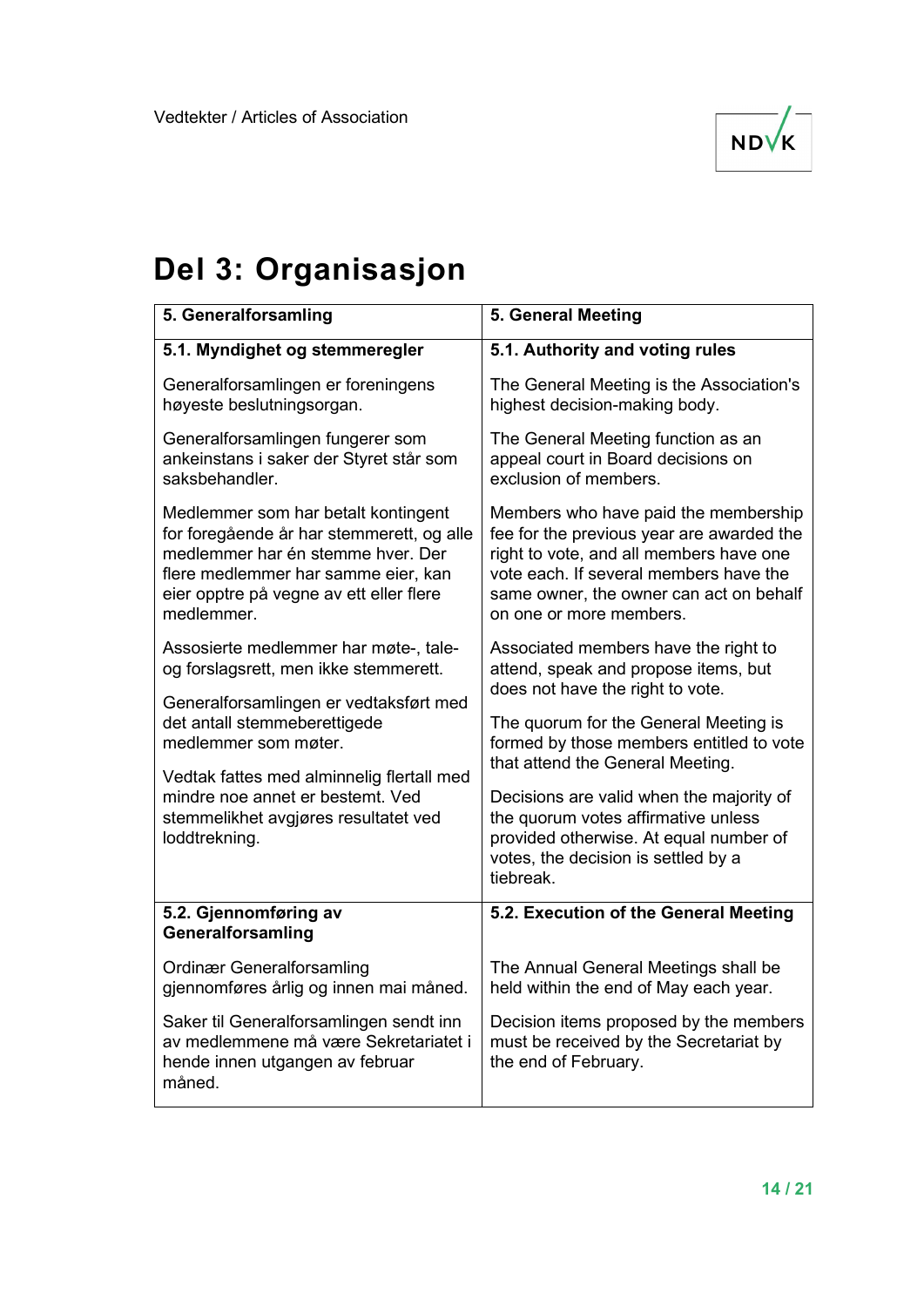

| Innkalling og sakspapirer skal sendes ut                                                                                                                                                                                                                                                                                                                                                                                                                      | Written notice and documentation shall                                                                                                                                                                                                                                                                                                                                                                                                                                                                                                                      |
|---------------------------------------------------------------------------------------------------------------------------------------------------------------------------------------------------------------------------------------------------------------------------------------------------------------------------------------------------------------------------------------------------------------------------------------------------------------|-------------------------------------------------------------------------------------------------------------------------------------------------------------------------------------------------------------------------------------------------------------------------------------------------------------------------------------------------------------------------------------------------------------------------------------------------------------------------------------------------------------------------------------------------------------|
| med minst tre ukers skriftlig varsel.                                                                                                                                                                                                                                                                                                                                                                                                                         | be sent to the members with at least                                                                                                                                                                                                                                                                                                                                                                                                                                                                                                                        |
| Ordinær Generalforsamlingen skal:                                                                                                                                                                                                                                                                                                                                                                                                                             | three weeks' notice.                                                                                                                                                                                                                                                                                                                                                                                                                                                                                                                                        |
| 1. Behandle styrets årsberetning,<br>2. Behandle foreningens<br>årsregnskap,<br>3. Fastsette medlemsavgift(er) for<br>inneværende år.<br>Medlemsavgiften skal ta hensyn<br>til medlemmets omfang av<br>produksjon og/eller omsetning,<br>4. Gjennomføre valg av:<br>a. Styreleder,<br>b. Styremedlem(mer),<br>c. Valgkomité,<br>d. Revisor,<br>5. Behandle andre saker som ifølge<br>innkalling eller vedtektene skal<br>behandles av<br>Generalforsamlingen. | The annual General Meeting shall:<br>1. Decide on the Board of director's<br>annual report,<br>2. Decide on the Association's<br>financial statements,<br>Decide the membership fees for<br>3.<br>the current year. The membership<br>fee shall account for each<br>member's production volume<br>and/or turnover,<br>4. Elect representatives for:<br>a. Chairman of the Board,<br>b. Board members,<br>c. Election committee,<br>d. Auditor,<br>5. Decide on items listed in the<br>notice or other items as described<br>by the Articles of Association. |
| 5.3. Ekstraordinær Generalforsamling                                                                                                                                                                                                                                                                                                                                                                                                                          | 5.3. Additional General Meeting                                                                                                                                                                                                                                                                                                                                                                                                                                                                                                                             |
| Det skal kalles inn til ekstraordinær                                                                                                                                                                                                                                                                                                                                                                                                                         | A notice for additional General Meeting                                                                                                                                                                                                                                                                                                                                                                                                                                                                                                                     |
| Generalforsamling etter enstemming                                                                                                                                                                                                                                                                                                                                                                                                                            | shall be sent based on a unanimous                                                                                                                                                                                                                                                                                                                                                                                                                                                                                                                          |
| styrevedtak eller hvis minst 1/3 av                                                                                                                                                                                                                                                                                                                                                                                                                           | decision by the Board of directors or if at                                                                                                                                                                                                                                                                                                                                                                                                                                                                                                                 |
| medlemmene krever det.                                                                                                                                                                                                                                                                                                                                                                                                                                        | lest 1/3 of the members require so.                                                                                                                                                                                                                                                                                                                                                                                                                                                                                                                         |
| Innkalling og sakspapirer skal sendes ut                                                                                                                                                                                                                                                                                                                                                                                                                      | Written notice and documentation shall                                                                                                                                                                                                                                                                                                                                                                                                                                                                                                                      |
| som for ordinær Generalforsamling med                                                                                                                                                                                                                                                                                                                                                                                                                         | be sent as for the annual General                                                                                                                                                                                                                                                                                                                                                                                                                                                                                                                           |
| minst tre ukers skriftlig varsel.                                                                                                                                                                                                                                                                                                                                                                                                                             | Meeting with at least three weeks' notice.                                                                                                                                                                                                                                                                                                                                                                                                                                                                                                                  |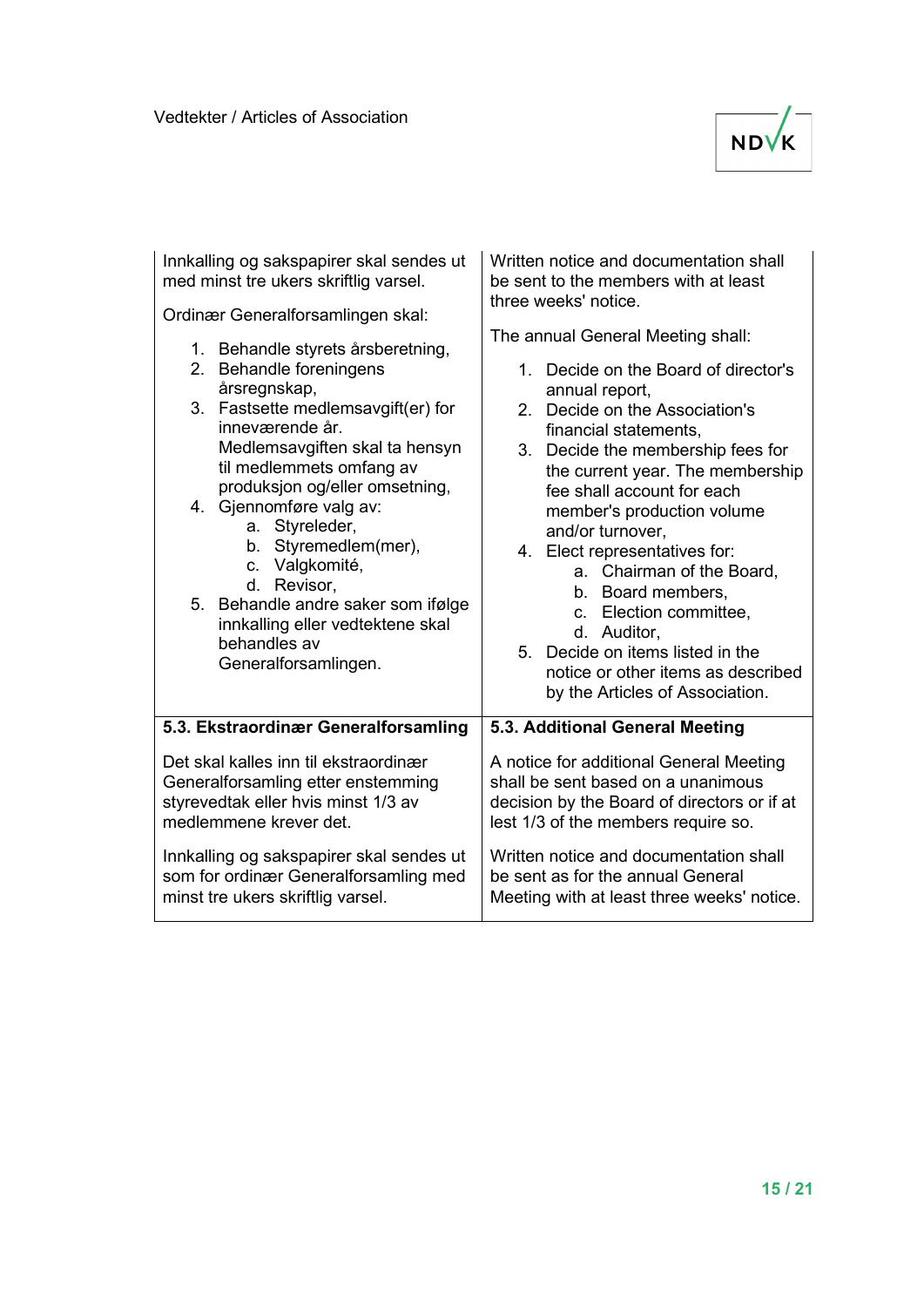

| 6. Styret                                                                                                                                                                           | 6. Board of directors                                                                                                                                                                                          |
|-------------------------------------------------------------------------------------------------------------------------------------------------------------------------------------|----------------------------------------------------------------------------------------------------------------------------------------------------------------------------------------------------------------|
| 6.1. Styrets sammensetning                                                                                                                                                          | 6.1. Composition                                                                                                                                                                                               |
| Foreningens styre skal bestå av 5<br>medlemmer. Kjønnsbalanse i styret skal<br>søkes så langt det er mulig uten å bryte<br>med andre vedtekter.                                     | The Board of directors shall consist of 5<br>members. Gender balance shall be sought<br>as far as practically possible without<br>violating other Articles.                                                    |
| Tre av styrets medlemmer skal<br>rekrutteres blant medlemmene. Disse tre<br>skal så langt det er praktisk mulig uten å<br>bryte med andre vedtekter representere<br>produsenter av: | Three of the Board members shall be<br>elected among representatives from the<br>members. These three shall, as far as<br>practically possible without violating other<br>Articles, represent manufacturers of |
| Vinduer<br>Ytterdører<br>Vinduer eller dører i et annet<br>materiale enn tre                                                                                                        | Windows<br>$\overline{\phantom{0}}$<br>Pedestrian doors<br>Windows or doors in another<br>material than wood                                                                                                   |
| To styremedlemmer oppnevnes av<br>følgende to interessegrupper utenfor<br>foreningen:                                                                                               | Two Board members are appointed by the<br>following two interest organizations outside<br>the Association:                                                                                                     |
| Byggmesterforbundet<br>Norske Trevarer                                                                                                                                              | Byggmesterforbundet<br>Norske Trevarer                                                                                                                                                                         |
| 6.2. Valg til styre                                                                                                                                                                 | 6.2. Election for the Board of directors                                                                                                                                                                       |
| Styrets valgbare medlemmer skal<br>rekrutteres blant medlemmene med<br>produksjon i Norge. Alle<br>styremedlemmer kan gjenvelges eller<br>gjenoppnevnes.                            | The elected Board members shall be<br>recruited among the members with<br>production sites within Norway. All Board<br>members can be re-elected.                                                              |
| Styrets leder velges direkte av<br>Generalforsamlingen for ett år av<br>gangen.                                                                                                     | The Chairman of the Board is elected<br>directly by the General Meeting for one<br>year at a time.                                                                                                             |
| Oppnevnte medlemmer oppnevnes for to                                                                                                                                                | Appointed members are appointed for<br>two years at a time.                                                                                                                                                    |
| år av gangen.                                                                                                                                                                       | The other Board members are elected by                                                                                                                                                                         |
| Styrets øvrige medlemmer velges av<br>Generalforsamlingen for to år av<br>gangen.                                                                                                   | the General Meeting for two years at a<br>time.                                                                                                                                                                |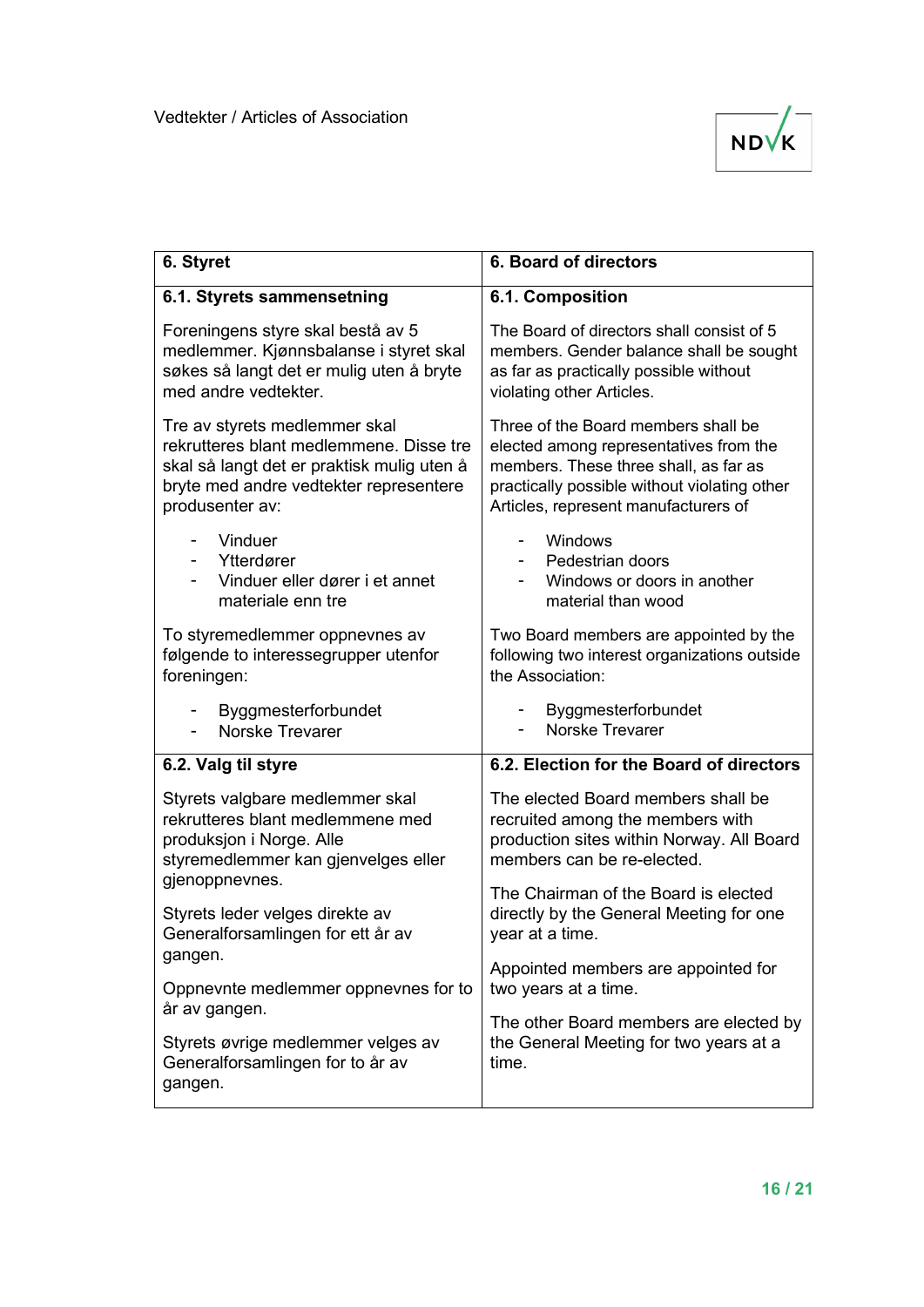

| 6.3. Styrets oppgaver                                                                                                                                                                                                                                                                             | 6.3. The Board of directors'<br>responsibilities                                                                                                                                                                                                                                                                                                                                                                                                                                                          |
|---------------------------------------------------------------------------------------------------------------------------------------------------------------------------------------------------------------------------------------------------------------------------------------------------|-----------------------------------------------------------------------------------------------------------------------------------------------------------------------------------------------------------------------------------------------------------------------------------------------------------------------------------------------------------------------------------------------------------------------------------------------------------------------------------------------------------|
| Styret står ansvarlig for:<br>Gjennomføre styremøter,<br>Gjennomføre ordinære og<br>eventuelle ekstraordinære<br>Generalforsamlinger i samsvar<br>med disse vedtekter,<br>Følge opp føringer gitt av<br>Generalforsamlingen,                                                                      | The Board of directors are responsible<br>for:<br>Conduct Board meetings,<br>Conduct annual and eventual<br>additional General Meetings in<br>compliance with these Articles of<br>Association,<br>Follow up instructions given by<br>the General Meeting,<br>Sign necessary agreements to<br>ensure the Association's running<br>business,<br>Follow up the business and<br>financial situation of the<br>Association, including provide an<br>annual report and financial<br>statements for the General |
| Inngå nødvendige avtaler for å<br>-<br>dekke foreningens daglige drift,<br>Følge opp foreningens drift og<br>$\overline{\phantom{0}}$<br>økonomi, herunder utarbeide<br>årsberetning og årsregnskap,<br>Behandle innstilling om<br>godkjenning av nye medlemmer<br>eller suspensjon av medlemmer. |                                                                                                                                                                                                                                                                                                                                                                                                                                                                                                           |
| Styret skal holde møte når styreleder<br>eller minst et styremedlem krever det.<br>Styret kan fatte vedtak når minst tre<br>styremedlemmer er til stede. Vedtak                                                                                                                                   | Meeting,<br>Decide on proposed acceptance<br>of members or exclusion of<br>members.                                                                                                                                                                                                                                                                                                                                                                                                                       |
| fattes ved alminnelig flertall blant avgitte<br>stemmer. Ved stemmelikhet har<br>styreleder dobbelt stemme.                                                                                                                                                                                       | The Board of directors shall conduct<br>meetings when the Chairman alone or at<br>least one Board member require so. The                                                                                                                                                                                                                                                                                                                                                                                  |
| Styret skal engasjere et sekretariat for<br>foreningen i samsvar med vedtektenes<br>pkt. 8.                                                                                                                                                                                                       | quorum for the Board of directors is at<br>least three present Board members.<br>Decisions are valid when the majority of<br>the quorum votes affirmative. At equal                                                                                                                                                                                                                                                                                                                                       |
| En person i sekretariatet, heretter kalt<br>Sekretæren, tildeles rollen som daglig<br>leder, og skal bistå styret i<br>saksforberedelse og oppfølging av<br>vedtak.                                                                                                                               | number of votes, the vote of the<br>Chairman decides the outcome.                                                                                                                                                                                                                                                                                                                                                                                                                                         |
|                                                                                                                                                                                                                                                                                                   | The Board of directors shall engage a<br>Secretariat for the Association in<br>compliance with article 8.                                                                                                                                                                                                                                                                                                                                                                                                 |
|                                                                                                                                                                                                                                                                                                   | One person in the Secretariat, hereby<br>referred to as the Secretary, is given the                                                                                                                                                                                                                                                                                                                                                                                                                       |

role as CEO for the Association, and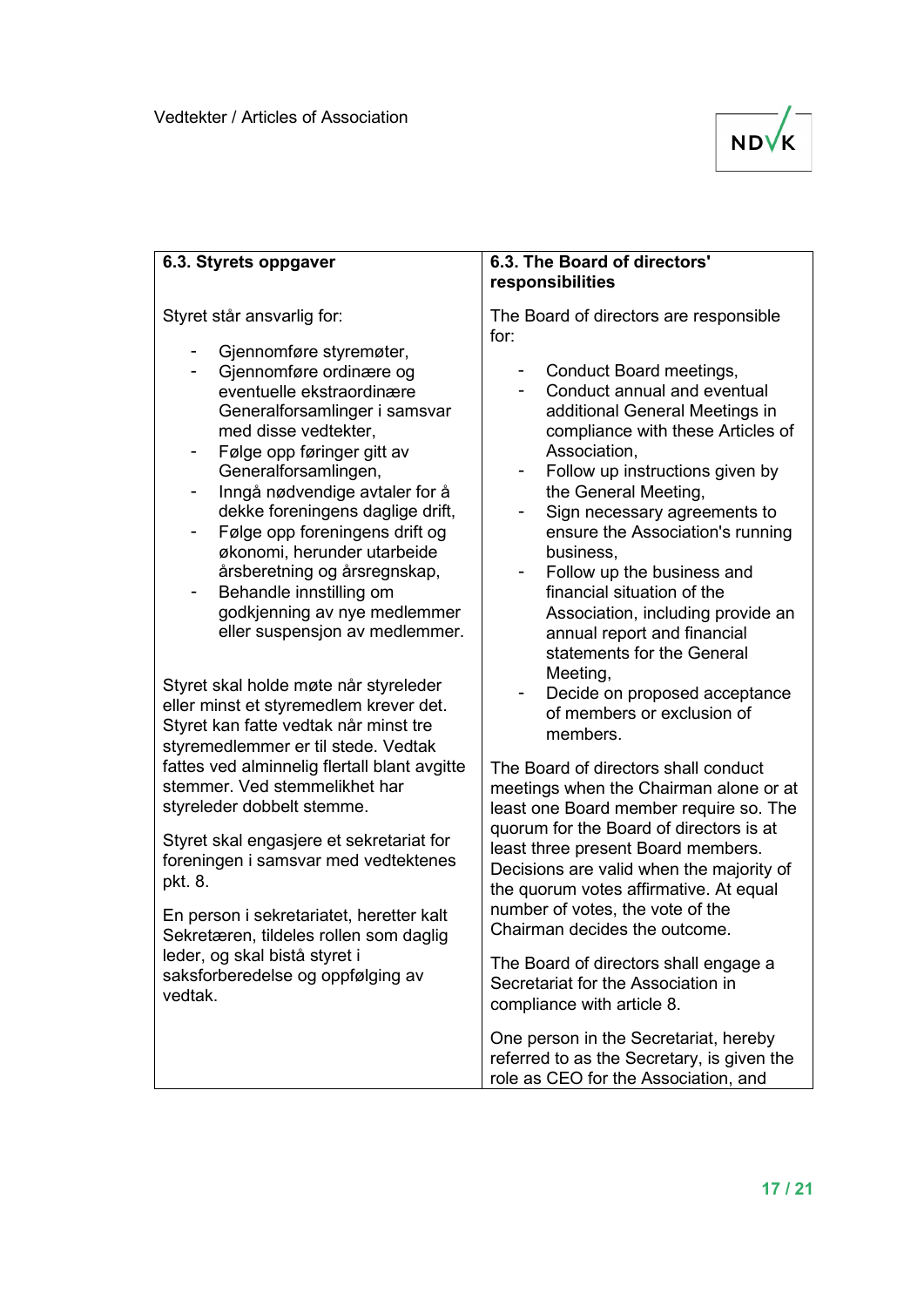

|                                           | shall help the Board in preparations for<br>meetings and follow up on decisions. |
|-------------------------------------------|----------------------------------------------------------------------------------|
| 6.4. Styregodtgjørelse                    | 6.4. Board remuneration                                                          |
| Styregodtgjørelse foreslås av             | The Board remunaration is proposed by                                            |
| Valgkomiteen og fastsettes av             | the Election committee and decided by                                            |
| Generalforsamlingen.                      | the General Meeting.                                                             |
| 7. Valgkomité                             | 7. Election committee                                                            |
| Valgkomiteens oppgaver er å rekruttere    | The responsibilities of the Election                                             |
| personer til Foreningens styre og foreslå | committee is to recruit Board members                                            |
| styregodtgjørelse.                        | and to propose the Board remuneration.                                           |
| Valgkomiteen skal bestå av tre            | The Election committee shall consist of                                          |
| medlemmer som rekrutteres blant           | three people recruited from the members                                          |
| medlemmene med produksjon i Norge.        | with production within Norway.                                                   |
| Valgkomiteen skal bestå av:               | The Election committee shall consist of:                                         |
| Ett medlem fra en produsent av            | One member from a manufacturer                                                   |
| trevinduer                                | of wooden windows,                                                               |
| Ett medlem fra en produsent av            | One member from a manufacturer                                                   |
| ytterdører av tre                         | of wooden doors,                                                                 |
| Ett medlem fra en produsent av            | One member from a manufacturer                                                   |
| vinduer eller ytterdører i et annet       | of windows and/or doors in other                                                 |
| materiale enn tre                         | materials.                                                                       |
| Valgkomiteen velges av                    | The Election committee is elected by the                                         |
| Generalforsamling for ett år av gangen.   | General Meeting for one year at a time.                                          |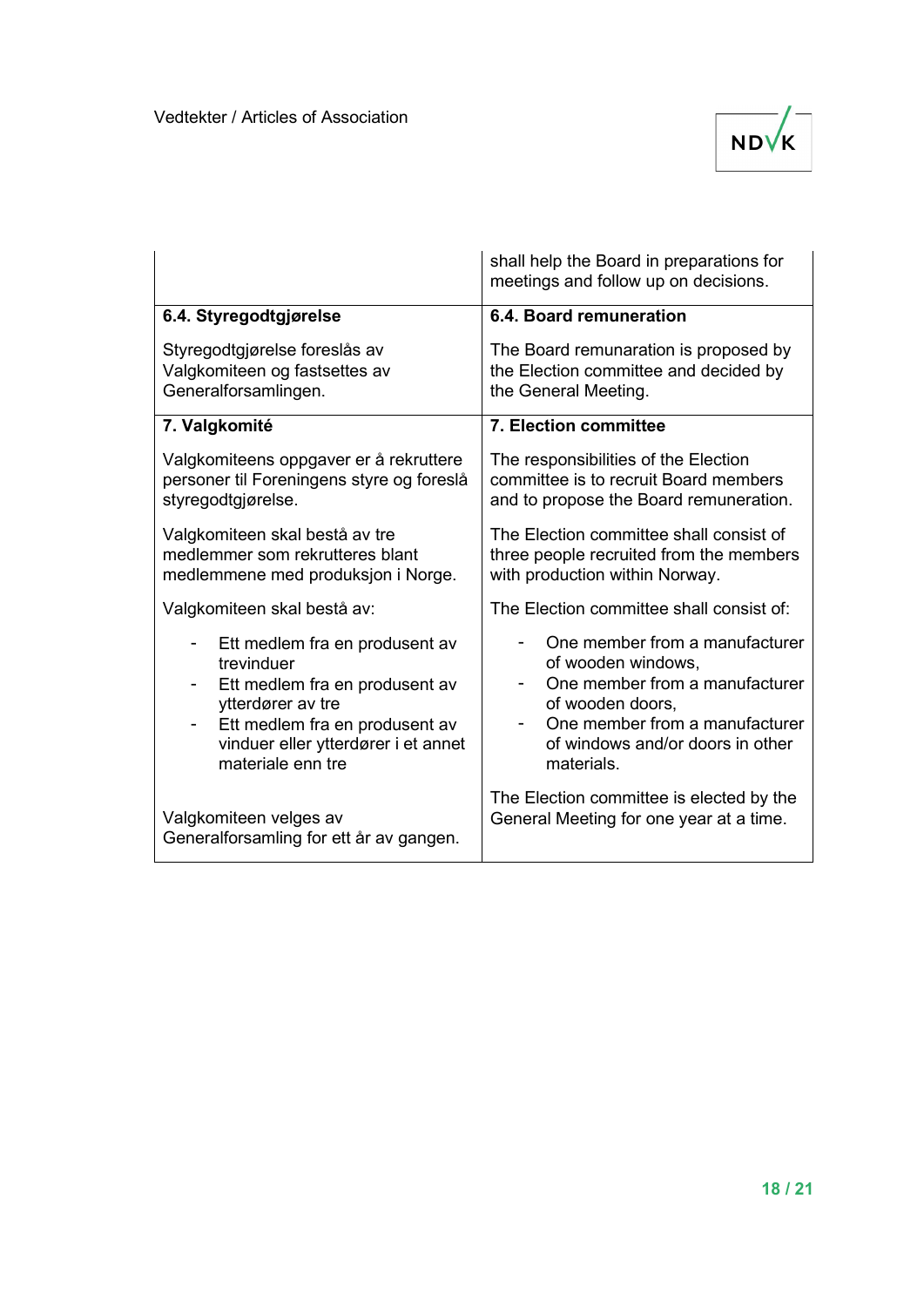

| 8. Sekretariatsfunksjon                                                                                                                                                                                                                                                                                                                                                                                | 8. Secretariat                                                                                                                                                                                                                                                                                                                                                                                                                                                           |
|--------------------------------------------------------------------------------------------------------------------------------------------------------------------------------------------------------------------------------------------------------------------------------------------------------------------------------------------------------------------------------------------------------|--------------------------------------------------------------------------------------------------------------------------------------------------------------------------------------------------------------------------------------------------------------------------------------------------------------------------------------------------------------------------------------------------------------------------------------------------------------------------|
| 8.1. Organisatoriske krav av<br>sekretariatet                                                                                                                                                                                                                                                                                                                                                          | 8.1. Organizational requirements for<br>the Secretariat                                                                                                                                                                                                                                                                                                                                                                                                                  |
| Styret engasjerer et foretak med kontor<br>og drift i Norge, heretter kalt<br>Sekretariatet, til å dekke foreningens<br>daglige drift og administrasjon som<br>beskrevet i de neste punktene.                                                                                                                                                                                                          | The Board of directors engage a legal<br>entity with office and business within<br>Norway, hereby referred to as the<br>Secretariat, to follow up on the<br>Association's running business.                                                                                                                                                                                                                                                                              |
| Sekretariatet følger retningslinjer lagt i<br>en Avtale om sekretariatsfunksjon som<br>styret utarbeider, eier og inngår.<br>Avtale om Sekretariatsfunksjon skal                                                                                                                                                                                                                                       | The Secretariat follow the guideline laid<br>down in a Secretariat Contract worked<br>out, owned and signed by the Board of<br>directors.                                                                                                                                                                                                                                                                                                                                |
| inngås med varighet på maksimalt tre år<br>av gangen, og skal kunne sies opp av<br>begge parter ved behov.                                                                                                                                                                                                                                                                                             | The Secretariat Contract shall be signed<br>for a maximum of three years at a time,<br>and both parties shall have the<br>opportunity to terminate the contract.                                                                                                                                                                                                                                                                                                         |
| 8.2. Sekretærens rolle                                                                                                                                                                                                                                                                                                                                                                                 | 8.2. The role of the Secretary                                                                                                                                                                                                                                                                                                                                                                                                                                           |
| Sekretæren er foreningens daglige leder.<br>Sekretæren er styrets kontaktperson i<br>Sekretariatet, og står ansvarlig for at<br>Sekretariatet oppfyller sine forpliktelser i<br>samsvar med Avtale om<br>sekretariatsfunksjon.<br>Sekretæren skal forberede og følge opp<br>styremøter og Generalforsamling i<br>samarbeid med Styret.<br>Sekretæren kan inneha styreverv som<br>oppnevnt styremedlem. | The Secretary is appointed the<br>Association's CEO.<br>The Secretary is the contact person in<br>the Secretariat for the Board of directors,<br>and is responsible for fulfilling the<br>Secretariat's responsibilities according to<br>the Secretariat Contract.<br>The Secretary shall prepare and follow<br>up Board meetings and the General<br>Meeting in collaboration with the Board of<br>directors.<br>The Secretary can also be an appointed<br>Board member. |
| 8.3. Sekretariatets oppgaver                                                                                                                                                                                                                                                                                                                                                                           | 8.3. The Secretariat's responsibilites                                                                                                                                                                                                                                                                                                                                                                                                                                   |
| Sekretariatet skal forestå den daglige<br>driften av godkjenningsordningen,<br>herunder:                                                                                                                                                                                                                                                                                                               | The Secretariat is responsible for the<br>daily running business of the Association,<br>including:                                                                                                                                                                                                                                                                                                                                                                       |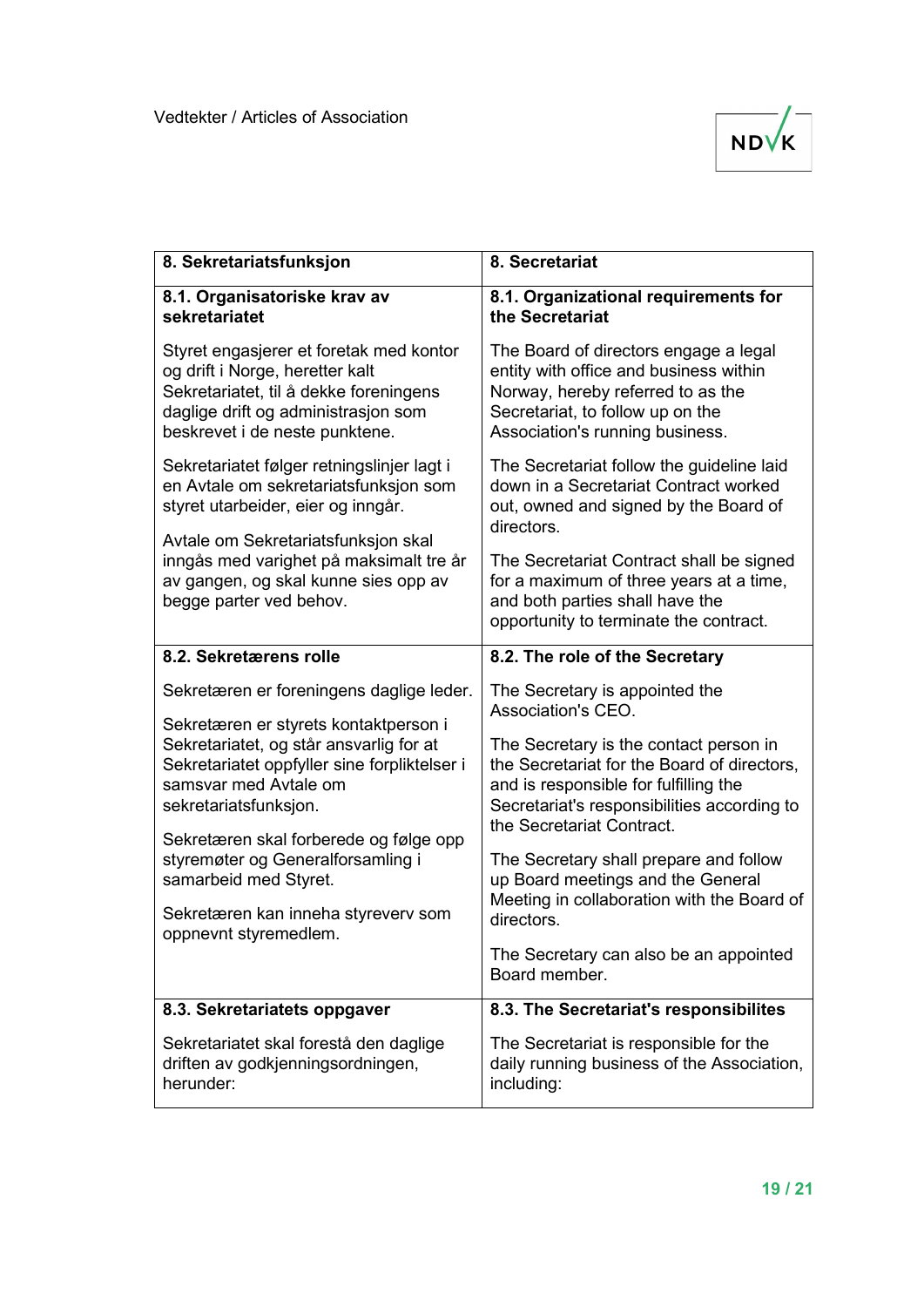

- Løpende medlemskontakt,
- Administrere og engasjere tredjeparts bedømmelse av medlemmenes produksjonskontroll,
- Administrere og følge opp periodisk kontrollprøving av merkede produkters ytelse,
- Bedømme fortsatt merkerett basert på de to ovenstående,
- Fakturere medlemmer,
- Oppdatere og tilgjengeliggjøre godkjenningsdokumenter i samsvar med *NDVK Regler for merkerett*.

Der oppgavene krever engasjement av tredjepart, skal engasjementet være innenfor de økonomiske rammer styret har vedtatt.

- Running contact with the members,
- Manage and engage third party assessors for the Production Control,
- Manage and follow up Control Testing,
- Assess a continued right to label products based on the two previous bullet points,
- Invoice members,
- Update and make the approval documents available in compliance with *NDVK Rules for Product Marking*.

Wherever these responsibilities require engagement of third-party bodies, the engagement shall be within the costs decided by the Board of directors.